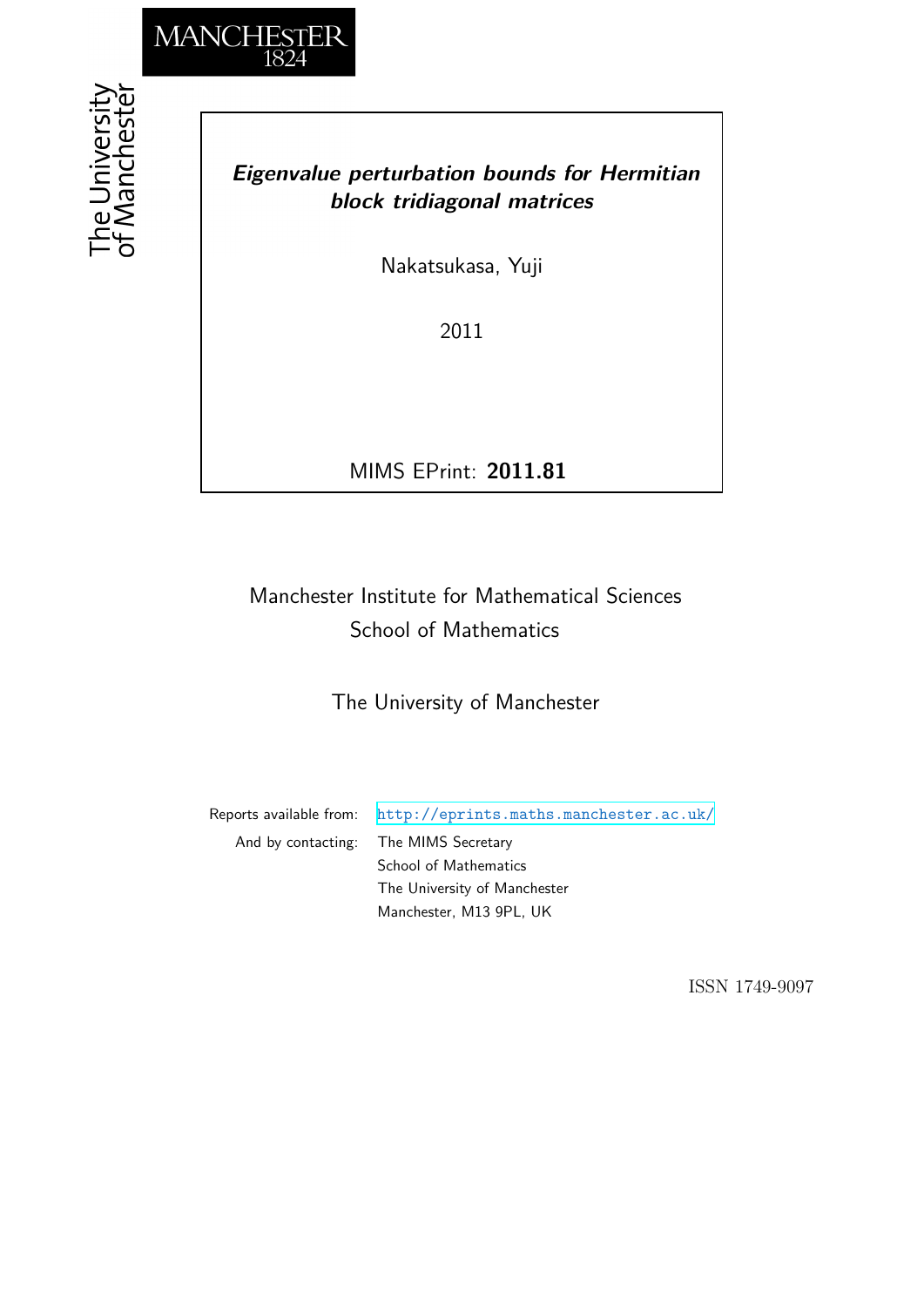# Eigenvalue perturbation bounds for Hermitian block tridiagonal matrices

Yuji Nakatsukasa<sup>a,1,∗</sup>

*<sup>a</sup>School of Mathematics, The University of Manchester, Manchester, M13 9PL, UK*

#### Abstract

We derive new perturbation bounds for eigenvalues of Hermitian matrices with block tridiagonal structure. The main message of this paper is that an eigenvalue is insensitive to blockwise perturbation, if it is well-separated from the spectrum of the diagonal blocks nearby the perturbed blocks. Our bound is particularly effective when the matrix is block-diagonally dominant and graded. Our approach is to obtain eigenvalue bounds via bounding eigenvector components, which is based on the observation that an eigenvalue is insensitive to componentwise perturbation if the corresponding eigenvector components are small. We use the same idea to explain two well-known phenomena, one concerning aggressive early deflation used in the symmetric tridiagonal QR algorithm and the other concerning the extremal eigenvalues of Wilkinson matrices.

*Keywords:* eigenvalue perturbation, Hermitian matrix, block tridiagonal, Wilkinson's matrix, aggressive early deflation *2000 MSC:* 15A22;15A42;65F15

### 1. Introduction

Eigenvalue perturbation theory for Hermitian matrices is a well-studied subject with many known results, see for example [21, Ch.4] [8, Ch.8], [7, Ch.4]. Among them, Weyl's theorem is perhaps the simplest and most well-known, which states that the eigenvalues of the Hermitian matrices *A* and  $A + E$  differ at most by  $||E||_2$ . In fact, when the perturbation *E* is allowed to be an arbitrary Hermitian matrix, Weyl's theorem gives the smallest possible bound that is attainable.

Hermitian matrices that arise in practice frequently have special sparse structures, important examples of which being banded and block tridiagonal structures. For such structured matrices, perturbation of some eigenvalues is often much smaller than any known bound guarantees. The goal of this paper is to treat block tridiagonal Hermitian matrices and derive eigenvalue perturbation bounds that can be much sharper than known general bounds, such as Weyl's theorem.

The key observation of this paper, to be made in section 2, is that an eigenvalue is insensitive to componentwise perturbations if the corresponding eigenvector components are small. Our approach is to obtain bounds for eigenvector components, from which we obtain eigenvalue bounds.

<sup>∗</sup>Corresponding author

*Email address:* yuji.nakatsukasa@manchester.ac.uk (Yuji Nakatsukasa)

<sup>1</sup>Phone: 44-0161-306-3640

*Preprint submitted to Applied Numerical Mathematics October 17, 2011*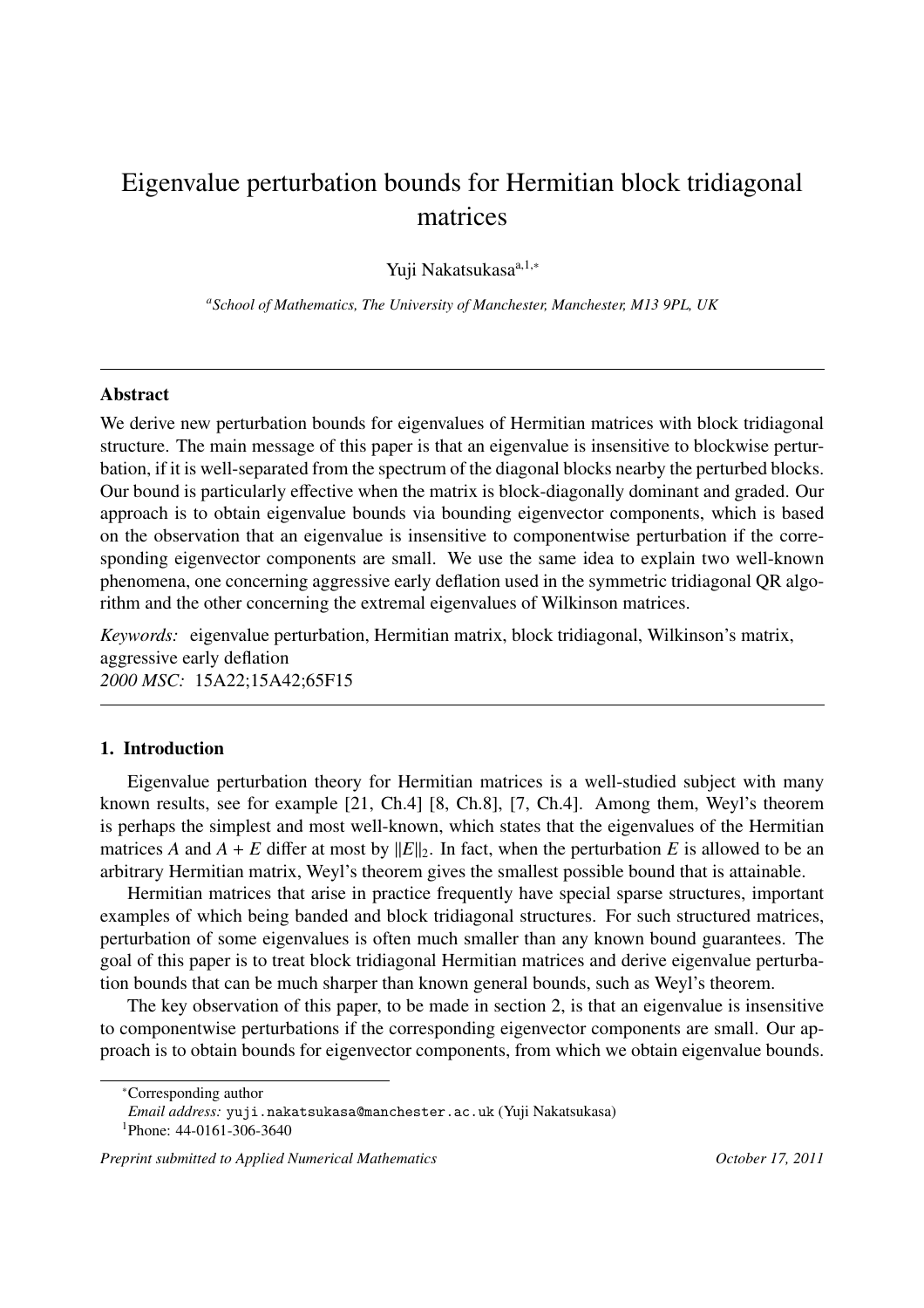In this framework we first give new eigenvalue perturbation bounds for the simplest, 2-by-2 block case. In particular, we identify a situation in which the perturbation bound of an eigenvalue scales cubically with the norm of the perturbation.

We then discuss the general block tridiagonal case, in which we show that an eigenvalue is insensitive to blockwise perturbation, if it is well-separated from the spectrum of the diagonal blocks nearby the perturbed blocks.

Finally, to demonstrate the effectiveness of our approach, we show that our framework successfully explains the following two well-known phenomena: (i) Aggressive early deflation applied to the symmetric tridiagonal QR algorithm deflates many eigenvalues even when no off-diagonal element is negligibly small. (ii) Wilkinson matrices have many pairs of nearly equal eigenvalues.

A number of related studies exist in the literature, especially in the tridiagonal case for which explicit formulas exist for the eigenvector components using the determinants of submatrices [19, Sec. 7.9]. Cuppen [5] gives an explanation for the exponential decay in eigenvector components of tridiagonal matrices, which often lets the divide-and-conquer algorithm run much faster than its estimated cost suggests. The derivation of our eigenvector bounds are much in the same vein as Cuppen's argument. A difference here is that we use the bounds to show the insensitivity of eigenvalues. In [18] Parlett investigates the localization behavior of eigenvectors (or an invariant subspace) corresponding to a cluster of *m* eigenvalues, and notes that accurate eigenvalues and nearly orthogonal eigenvectors can be computed from appropriately chosen *m* submatrices, which allow overlaps within one another. One implication of this is that setting certain subdiagonals to zero has negligible influence on some of the eigenvalues. A similar claim is made by our Theorem 4.2, which holds for block tridiagonal matrices, whether or not the eigenvalue belongs to a cluster. In addition, in a recent paper [20] Parlett considers symmetric banded matrices and links the disjointness of an eigenvalue from Gerschgorin disks with bounds of off-diagonal parts of *L* and *U* in the *LDU* decomposition, from which exponential decay in eigenvector components can be deduced. A similar message is conveyed by our Lemma 4.1, but unlike [20] we give direct bounds for the eigenvector components, and we use them to obtain eigenvalue bounds. Moreover, Parlett and Vömel [17] study detecting such eigenvector decay behavior to devise a process to efficiently compute some of the eigenvalues of a symmetric tridiagonal matrix. Our results in this paper may be used to foster such developments. Finally, [10] considers general Hermitian matrices and shows for any eigenpair  $(\lambda_i, x)$  of *A* that the interval  $[\lambda_i - ||Ex||_2, \lambda_i + ||Ex||]$  contains an eigenvalue of *A* + *E*, and gives a condition under which the eigenvalue is the *i*th eigenvalue. Our approach here is roughly to give explicit bounds for  $||Ex||_2$  for the block tridiagonal case, while maintaining the one-to-one correspondence between the *i*th eigenvalue of  $A$  and that of  $A + E$ .

The rest of this paper is organized as follows. In section 2 we outline our basic idea of deriving eigenvalue perturbation bounds via bounding eigenvector components. Section 3 treats the 2-by-2 block case and presents a new bound. Section 4 discusses the block tridiagonal case. In section 5 we investigate the two case studies.

Notations:  $\lambda_i(X)$  denotes the *i*th smallest eigenvalue of a Hermitian matrix *X*. For simplicity we use  $\lambda_i$ ,  $\widehat{\lambda}_i$  and  $\lambda_i(t)$  to denote the *i*th smallest eigenvalue of  $A, A + E$  and  $A + tE$  for  $t \in [0, 1]$ respectively.  $\lambda(A)$  denotes  $A$ 's spectrum, the set of eigenvalues. We use only the matrix spectral norm  $\|\cdot\|_2$ .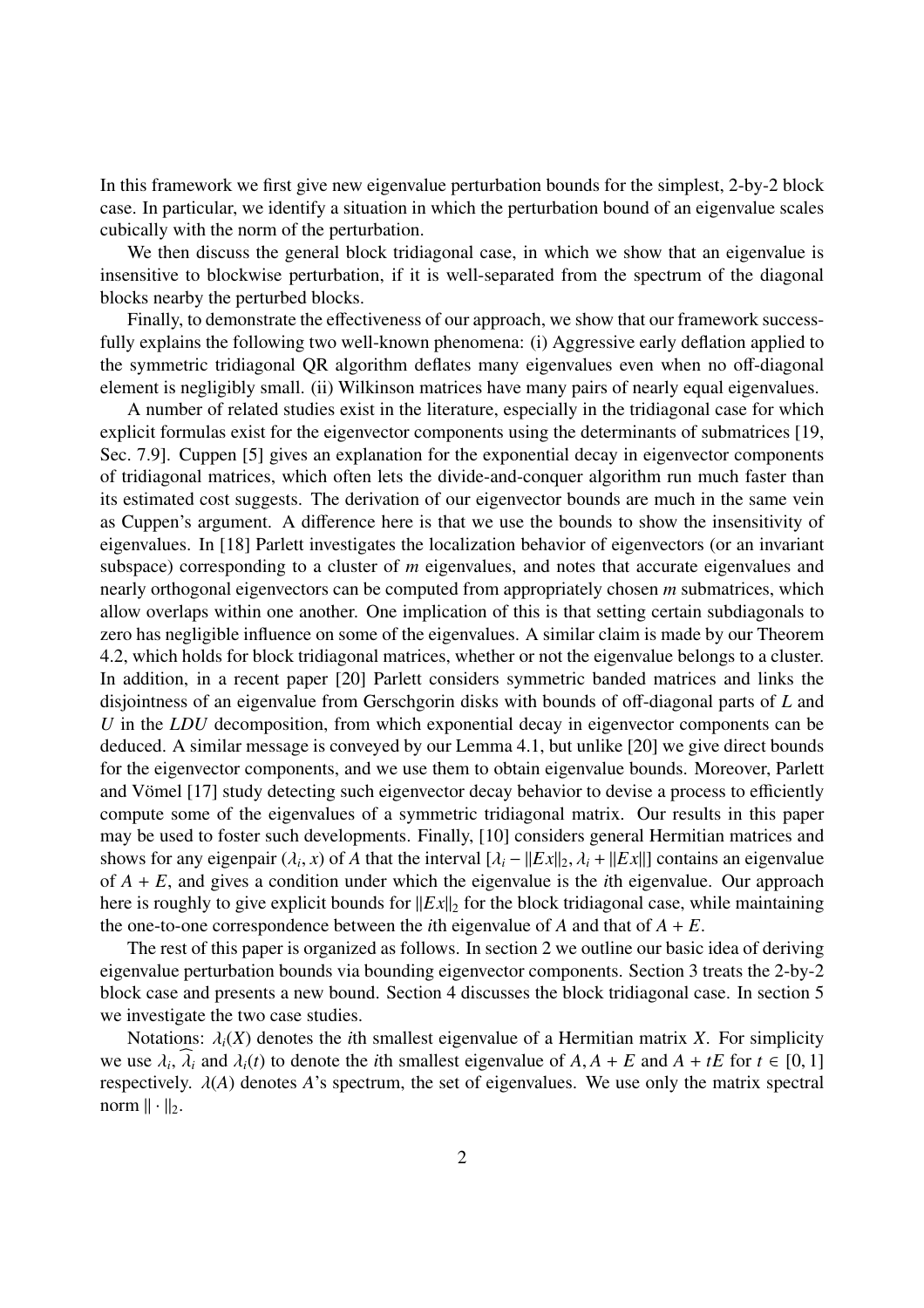#### 2. Basic approach

We first recall the partial derivative of a simple eigenvalue [21].

**Lemma 2.1.** Let A and E be *n*-by-*n* Hermitian matrices. Denote by  $\lambda_i(t)$  the ith eigenvalue of *A*+*tE*, and define the vector-valued function  $x(t)$  such that  $(A+tE)x(t) = \lambda_i(t)x(t)$  where  $||x(t)||_2 = 1$ *for some*  $t \in [0, 1]$ *. If*  $\lambda_i(t)$  *is simple, then* 

$$
\frac{\partial \lambda_i(t)}{\partial t} = x(t)^H E x(t). \tag{1}
$$

Our main observation here is that if  $x(t)$  has small components in the positions corresponding to the dominant elements of *E*, then  $\frac{\partial \lambda_i(t)}{\partial t}$  is small. For example, suppose that *E* is nonzero only in the (*j*, *j*)th element. Then we have  $\frac{\partial t}{\partial t}$ <br> $\frac{\partial \lambda_i(t)}{\partial t}$ ∂*t*  $|\leq \|E\|_2 |x_j(t)|^2$ , where  $x_j(t)$  is *j*th element of  $x(t)$ . Hence if we know a bound for  $|x_j(t)|$  for all  $t \in [0, 1]$ , then we can integrate (1) over  $0 \le t \le 1$  to obtain a bound for  $|\lambda_i - \widehat{\lambda_i}| = |\lambda_i(0) - \lambda_i(1)|$ . In the sequel we shall describe in detail how this observation can be exploited to derive eigenvalue perturbation bounds.

It is important to note that Lemma 2.1 assumes that  $\lambda_i$  is a simple eigenvalue of A. Special treatment is needed to get the derivative of multiple eigenvalues. This is described in the appendix, in which we show that everything we discuss below carries over even in the presence of multiple eigenvalues. In particular, when  $\lambda_i(t)$  is multiple (1) still holds for a certain choice of eigenvector  $x(t)$  of  $\lambda_i(t)$ . We defer the treatment of multiple eigenvalues to the appendix, because it only causes complications to the analysis that are not fundamental to the eigenvalue behavior. Hence for simplicity until Appendix A we assume that  $\lambda_i(t)$  is simple for all *t*, so that the normalized eigenvector is unique up to a factor  $e^{i\theta}$ .

#### 3. 2-by-2 block case

In this section we consider the 2-by-2 case. Specifically, we study the difference between eigenvalues of the *n*-by-*n* Hermitian matrices *A* and  $A + E$ , where

$$
A = \begin{bmatrix} A_{11} & A_{21}^H \\ A_{21} & A_{22} \end{bmatrix} \text{ and } E = \begin{bmatrix} E_{11} & E_{21}^H \\ E_{21} & E_{22} \end{bmatrix},
$$
 (2)

in which  $A_{22}$  and  $E_{22}$  are both *k*-by-*k*.

Since  $\lambda_i(0) = \lambda_i$  and  $\lambda_i(1) = \hat{\lambda}_i$ , from (1) it follows that

$$
|\lambda_i - \widehat{\lambda}_i| = \left| \int_0^1 x(t)^H E x(t) dt \right|
$$
\n(3)

$$
\leq \left| \int_0^1 x_1(t)^H E_{11} x_1(t) dt \right| + 2 \left| \int_0^1 x_2(t)^H E_{21} x_1(t) dt \right| + \left| \int_0^1 x_2(t)^H E_{22} x_2(t) dt \right|, \tag{4}
$$

where we block-partitioned  $x(t)$  = *x*1(*t*) *x*2(*t*) so that  $x_1(t)$  and  $A_{11}$  have the same number of rows. The key observation here is that the latter two terms in (4) are small if  $||x_2(t)||_2$  is small for all  $t \in [0, 1]$ . We obtain an upper bound for  $||x_2(t)||_2$  by the next lemma.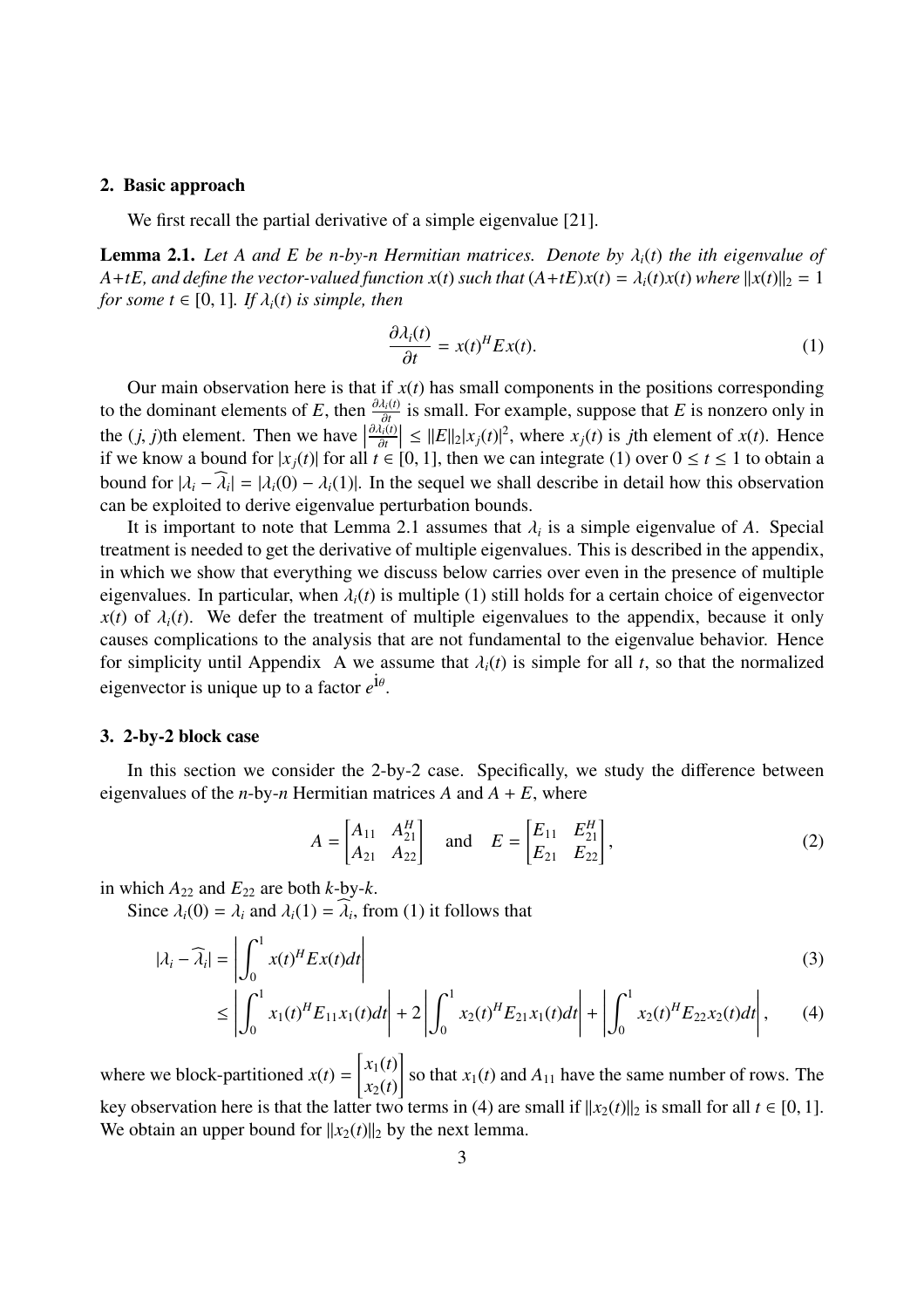**Lemma 3.1.** *Suppose that*  $\lambda_i \notin \lambda(A_{22})$  *is the ith smallest eigenvalue of A as defined in* (2). Let  $Ax = \lambda_i x$  *such that*  $||x||_2 = 1$ *. Then, partitioning*  $x = \begin{bmatrix} x_1 \\ x_2 \end{bmatrix}$  $\begin{bmatrix} x_1 \\ x_2 \end{bmatrix}$  as above we have

$$
||x_2||_2 \le \frac{||A_{21}||_2}{\min |\lambda_i - \lambda(A_{22})|}.
$$
\n(5)

PROOF. The bottom *k* rows of  $Ax = \lambda_i x$  is

$$
A_{21}x_1 + A_{22}x_2 = \lambda_i x_2,
$$

so we have

$$
x_2 = (\lambda_i I - A_{22})^{-1} A_{21} x_1.
$$

Taking norms we get

$$
||x_2||_2 \le ||(\lambda_i I - A_{22})^{-1}||_2||A_{21}||_2||x_1||_2 \le \frac{||A_{21}||_2}{\min |\lambda_i - \lambda(A_{22})|},
$$

where we used  $||x_1||_2 \le ||x||_2 = 1$  to get the last inequality.

We note that Lemma 3.1 is just a special case of the Davis-Kahan generalized  $\sin \theta$  theorem [6, Thm. 6.1], in which the two subspaces have dimensions 1 and *n* − *k*. Specifically, (5) bounds the sin of the canonical angle [8, p. 603] between an eigenvector *x* and the first *n* − *k* columns of the identity matrix *I*.

Clearly, if  $\lambda_i \notin \lambda(A_{11})$  then (5) holds with  $x_2$  replaced with  $x_1$  and  $A_{22}$  replaced with  $A_{11}$ . This applies to the entire section, but for definiteness we only present results assuming  $\lambda_i \notin \lambda(A_{22})$ .

We note that (5) is valid for any  $\lambda_i$  and its normalized eigenvector x, whether or not  $\lambda_i$  is a multiple eigenvalue. It follows that in the multiple case, all the vectors that are in the corresponding eigenspace satisfy (5).

We now derive refined eigenvalue perturbation bounds by combining Lemmas 2.1 and 3.1. As before, let  $(\lambda_i(t), x(t))$  be the *i*th smallest eigenpair such that  $(A + tE)x(t) = \lambda_i(t)x(t)$  with  $||x(t)||_2 = 1$ . When min  $|\lambda_i - \lambda(A_{22})| > 2||E||_2$ , using (5) we get an upper bound for  $||x_2(t)||_2$  for all  $t \in [0, 1]$ :

$$
||x_2(t)||_2 \le \frac{||A_{21} + tE_{21}||_2}{\min |\lambda_i(t) - \lambda(A_{22} + tE_{22})|}
$$
  
\n
$$
\le \frac{||A_{21}||_2 + t||E_{21}||_2}{\min |\lambda_i(0) - \lambda(A_{22})| - 2t||E||_2}
$$
 (: Weyl's theorem)  
\n
$$
\le \frac{||A_{21}||_2 + ||E_{21}||_2}{\min |\lambda_i - \lambda(A_{22})| - 2||E||_2}.
$$
 (6)

We now present a perturbation bound for  $\lambda_i$ .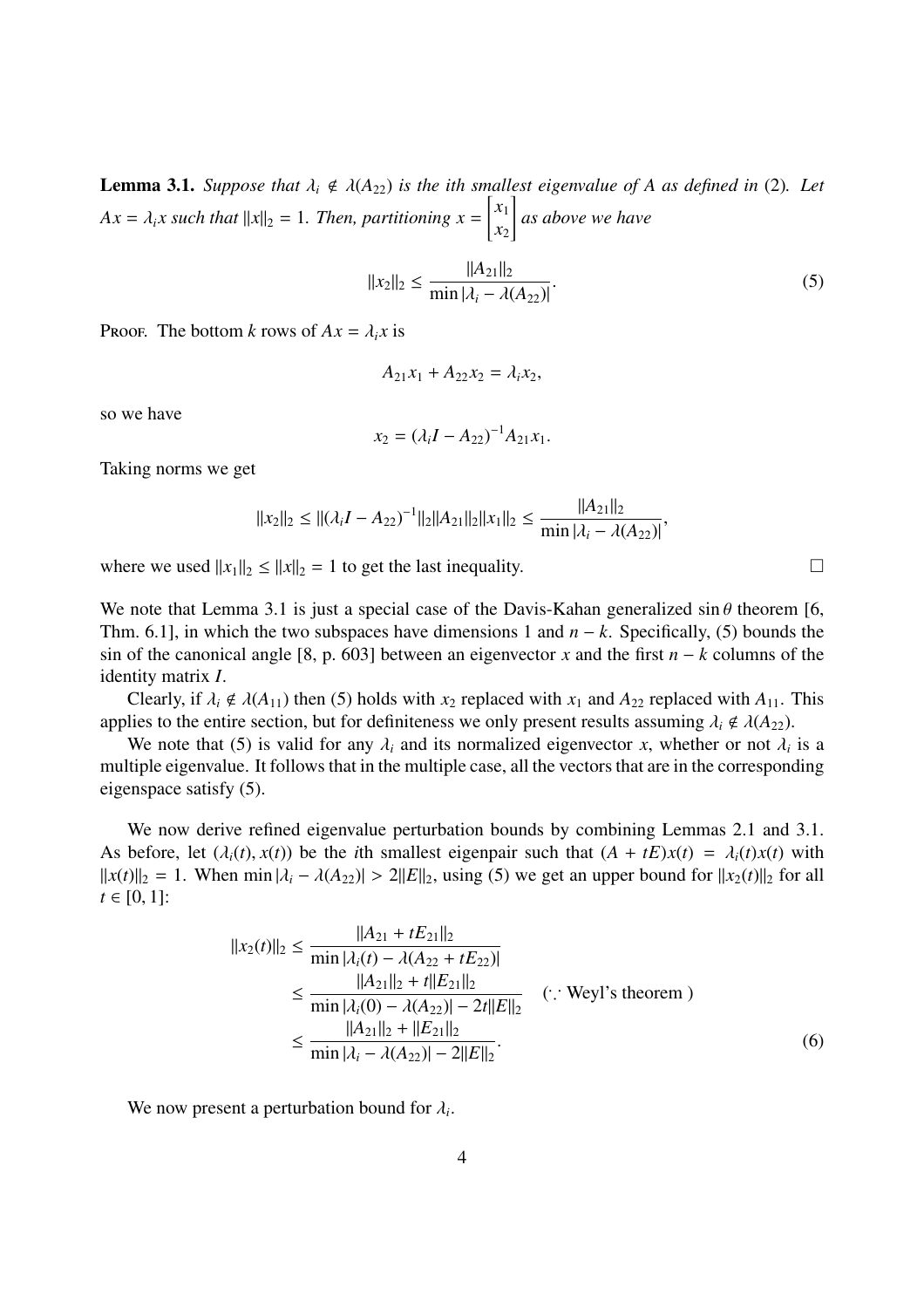**Theorem 3.2.** Let  $\lambda_i$  and  $\widehat{\lambda_i}$  be the *ith eigenvalue of*  $A$  *and*  $A + E$  *as in* (2) *respectively, and define*  $\tau_i =$  $||A_{21}||_2 + ||E_{21}||_2$  $\min |\lambda_i - \lambda(A_{22})| - 2||E||_2$ *. Then for each i, if* τ*<sup>i</sup>* > 0 *then*  $\overline{\lambda_i} - \widehat{\lambda_i}$  $\leq ||E_{11}||_2 + 2||E_{21}||_2\tau_i + ||E_{22}||_2\tau_i^2$ .  $(7)$ 

PROOF. Substituting  $(6)$  into  $(4)$  we get

$$
\left|\lambda_i - \widehat{\lambda}_i\right| \le \left|\int_0^1 \|E_{11}\|_2 \|x_1(t)\|_2^2 dt\right| + 2 \left|\int_0^1 \|E_{21}\|_2 \|x_1(t)\|_2 \|x_2(t)\|_2 dt\right| + \left|\int_0^1 \|E_{22}\|_2 \|x_2(t)\|_2^2 dt\right|
$$
  

$$
\le \|E_{11}\|_2 + 2\|E_{21}\|_2 \tau_i + \|E_{22}\|_2 \tau_i^2,
$$

which is (7).  $\Box$ 

Remark 1. We make three points on Theorem 3.2.

- $\tau_i$  < 1 is a necessary condition for (7) to be tighter than the Weyl bound  $||E||_2$ . If  $||E_{11}||_2 \ll$  $||E||_2$  and  $\lambda_i$  is far from the spectrum of  $A_{22}$  so that  $\tau_i \ll 1$ , then (7) is much smaller than  $||E||_2$ .
- When  $A_{21}$ ,  $E_{11}$ ,  $E_{22}$  are all zero (i.e., when a block-diagonal matrix undergoes an off-diagonal perturbation), (7) becomes

$$
\left|\lambda_i - \widehat{\lambda}_i\right| \le \frac{2||E_{21}||_2^2}{\min |\lambda_i - \lambda(A_{22})| - 2||E_{21}||_2},\tag{8}
$$

which shows the perturbation must be  $O(||E_{21}||^2)$  if  $\lambda_i$  is not an eigenvalue of  $A_{22}$ .

We note that much work has been done for such structured perturbation. For example, under the same assumption of off-diagonal perturbation, [15, 14] prove the quadratic residual bounds

$$
|\lambda_i - \widehat{\lambda}_i| \le \frac{||E_{21}||_2^2}{\min |\lambda_i(A) - \lambda(A_{22})|}
$$
  
 
$$
\le \frac{2||E_{21}||_2^2}{\min |\lambda_i(A) - \lambda(A_{22})| + \sqrt{\min |\lambda_i(A) - \lambda(A_{22})|^2 + 4||E_{21}||_2^2}}.
$$
 (9)

Our bound (7) (or (8)) is not as tight as the bounds in (9). However, (7) has the advantage that it is applicable for a general perturbation, not necessarily off-diagonal.

• (7) also reveals that if  $E =$ .<br>r 0 0  $\begin{bmatrix} 0 & 0 \\ 0 & E_{22} \end{bmatrix}$  and  $A_{21}$  is small, then  $\lambda_i$  is particularly insensitive to the perturbation  $E_{22}$ : the bound (7) becomes proportional to  $||E_{22}||_2||A_{21}||_2^2$  $\frac{2}{2}$ . For example, consider the *n*-by-*n* matrices  $\begin{bmatrix} A_{11} & v \\ v & A_{12} & v \end{bmatrix}$  $\begin{bmatrix} A_{11} & v \\ v^H & \varepsilon \end{bmatrix}$  and  $\begin{bmatrix} A_{11} & v \\ v^H & 0 \end{bmatrix}$ # #  $v_H$   $\begin{bmatrix} v \\ 0 \end{bmatrix}$  where  $A_{11}$  is nonsingular. These matrices have one pair of eigenvalues that matches up to  $\varepsilon$ , and  $n-1$  pairs that match up to  $O(\varepsilon ||v||_2^2)$ <sup>2</sup><sub>2</sub>). Note that when  $||v||_2 = O(\varepsilon)$ ,  $\varepsilon||v||_2^2$  $2<sub>2</sub>$  scales *cubically* with  $\varepsilon$ .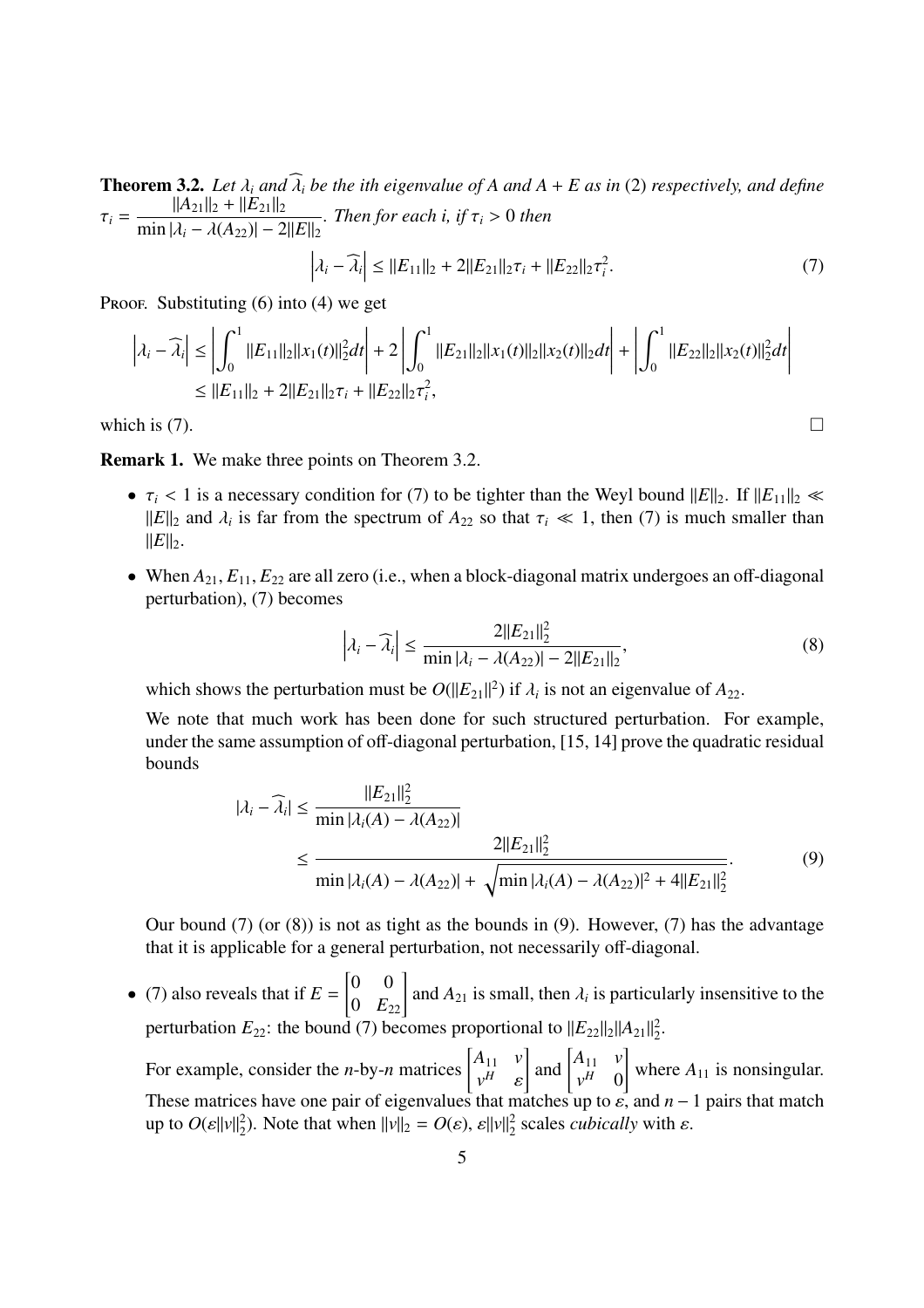#### 4. Block Tridiagonal case

Here we consider the block tridiagonal case and apply the idea we used above to obtain a refined eigenvalue perturbation bound. Let *A* and *E* be Hermitian block tridiagonal matrices defined by r  $\overline{\mathbf{I}}$ 

$$
A = \begin{bmatrix} A_1 & B_1^H & & & \\ B_1 & \ddots & \ddots & & \\ & \ddots & \ddots & B_{n-1}^H & A_n \end{bmatrix} \text{ and } E = \begin{bmatrix} \ddots & \ddots & & & & \\ \ddots & 0 & 0 & & \\ & 0 & \Delta A_s & \Delta B_s^H & & \\ & & \Delta B_s & 0 & 0 & \\ & & & 0 & \ddots \end{bmatrix}, \quad (10)
$$

where  $A_j$ ,  $\in \mathbb{C}^{n_j \times n_j}$  and  $B_j \in \mathbb{C}^{n_{j+1} \times n_j}$ . The size of  $\Delta A_s$  and  $\Delta B_s$  match those of  $A_s$  and  $B_s$ . Here we consider perturbation in a single block, so *E* is zero except for the *s*th blocks  $\Delta A_s$  and  $\Delta B_s$ . When more than one block is perturbed we can apply the below argument repeatedly.

We obtain an upper bound for  $|\lambda_i - \widehat{\lambda_i}|$  by bounding the magnitude of the eigenvector components corresponding to the *s*th and  $(s+1)$ th blocks. As before we let  $(\lambda_i(t), x(t))$  be the *i*th eigenpair such that  $(A + tE)x(t) = \lambda_i(t)x(t)$  for  $t \in [0, 1]$ . To prove a useful upper bound for the blocks of the eigenvector  $x(t)$  corresponding to  $\lambda_i(t)$  for all  $t \in [0, 1]$ , we make the following Assumption 1. Here we say "*a* belongs to the *j*th block of *A*" if

$$
a \in [\lambda_{\min}(A_j) - \eta_j, \lambda_{\max}(A_j) + \eta_j] \quad \text{where} \quad \eta_j = ||B_j||_2 + ||B_{j-1}||_2 + ||E||_2,\tag{11}
$$

in which for convenience we define  $B_0 = 0$ ,  $B_n = 0$ . Note that *a* can belong to more than one block.

**Assumption 1.** *There exists an integer*  $\ell > 0$  *such that*  $\lambda_i$  *does not belong to the first*  $s + \ell$  *blocks of A.*

Roughly, the assumption demands that  $\lambda_i$  is far away from the eigenvalues of  $A_1, \ldots, A_{s+\ell}$ , and that the norms of *E* and  $B_1, \ldots, B_{s+\ell}$  are not too large. A typical case where the assumption holds is when  $A_1, A_2, \ldots, A_n$  have a graded structure, so that the eigenvalues of  $A_i$  are smaller (or larger) than those of  $A_j$  for all  $(i, j)$  with  $i < j$ . For example, consider the tridiagonal matrix

$$
A + E = \text{tridiag}\left\{ \begin{array}{cccc} 1 & 1 & 1 & 1 \\ 1000 & 999 & 1 & 2 & 1 \\ 1 & 1 & 1 & 1 \end{array} \right\},
$$
 (12)

where *E* is zero except for the first off-diagonals, which are 1. We set all the block sizes to one, and see that the interval  $[\lambda_{min}(A_j) - \eta_j, \lambda_{max}(A_j) + \eta_j]$  as in (11) for the *j*th block is [998, 1002] for *j* = 1 and  $[(1001 - j) - 3, (1001 - j) + 3]$  for 2 ≤ *j* ≤ 999. Hence for any eigenvalue  $\lambda_i$  ≤ 100,  $\lambda_i$  does not belong to the first 897 blocks, so Assumption 1 is valid with  $\ell = 896$ . More generally, for any  $\lambda_i \in [k, k+1]$  for any integer  $k < 997$ , Assumption 1 holds with  $\ell = 997 - k$ .

We also note that the below argument holds exactly the same for the case where  $\lambda_i$  does not belong to the last  $n - s - \ell$  blocks, but for definiteness we proceed under Assumption 1.

We now derive an upper bound for the eigenvector components.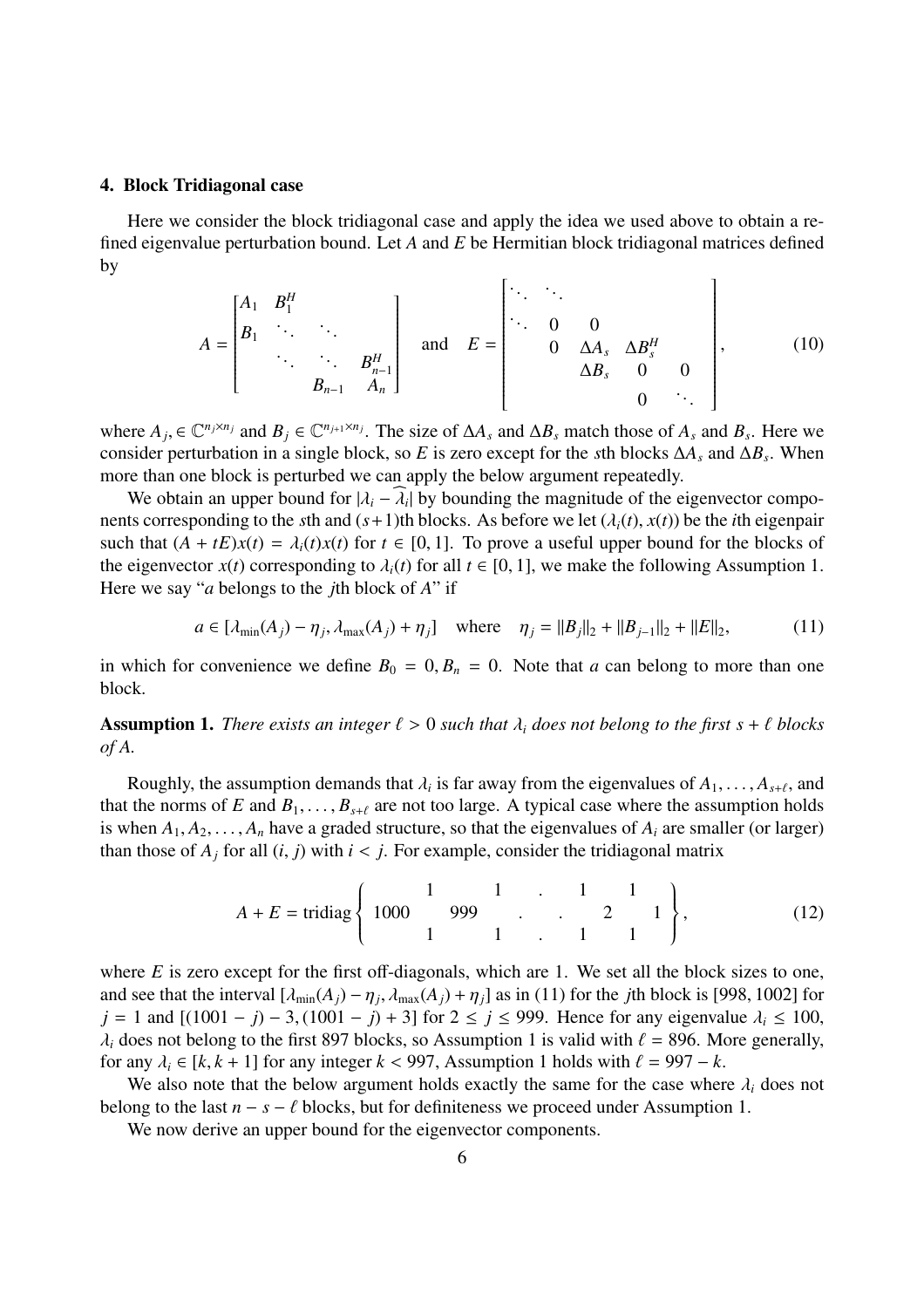Lemma 4.1. *Let A and E be Hermitian block tridiagonal matrices as in* (10)*. Suppose that A's ith eigenvalue*  $\lambda_i$  *satisfies* Assumption 1, so that defining  $gap_i = min|\lambda_i - \lambda(A_i)|$ , we have  $gap_i >$  $||E||_2 + ||B_j||_2 + ||B_{j-1}||_2$  for  $j = 1, ..., s + \ell$ . Let  $(A + tE)x(t) = \lambda_i(t)x(t)$  and  $||x(t)||_2 = 1$  for  $t \in [0,1]$ , and block-partition  $x(t)^H = [x_1(t)^H x_2(t)^H \dots x_n(t)^H]^H$  such that  $x_j(t)$  and  $A_j$  have the *same numbers of rows. Let*<sup>2</sup>

$$
\delta_0 = \frac{\|B_s\|_2 + \|\Delta B_s\|_2}{gap_s - \|E\|_2 - \|\Delta A_s\|_2 - \|B_{s-1}\|_2}, \quad \delta_1 = \frac{\|B_{s+1}\|_2}{gap_{s+1} - \|E\|_2 - \|B_s\|_2 - \|\Delta B_s\|_2},\tag{13}
$$

*and*

$$
\delta_j = \frac{||B_{s+j}||_2}{gap_{s+j} - ||E||_2 - ||B_{s+j-1}||_2} \quad \text{for} \quad j = 2, \dots, \ell,
$$
\n(14)

*and suppose that the denominators in* (13) *and* (13) *are all positive. Then, for all*  $t \in [0, 1]$  *we have*

$$
||x_s(t)||_2 \le \prod_{j=0}^{\ell} \delta_j,
$$
\n(15)

$$
||x_{s+1}(t)||_2 \le \prod_{j=1}^{\ell} \delta_j.
$$
 (16)

**PROOF.** We first show that  $||x_1(t)||_2 \le ||x_2(t)||_2 \le \cdots \le ||x_{s+\ell}(t)||_2$ . The first block of  $(A + tE)x(t) =$  $\lambda_i(t)x(t)$  is

$$
A_1x_1(t) + B_1^H x_2(t) = \lambda_i(t)x_1(t),
$$

so we have

$$
x_1(t) = (\lambda_i(t)I - A_1)^{-1}B_1^H x_2(t).
$$

Now since by Weyl's theorem we have  $\lambda_i(t) \in [\lambda_i - ||E||_2, \lambda_i + ||E||_2]$  for all  $t \in [0, 1]$ , it follows that  $||(\lambda_i(t)I - A_1)^{-1}||_2 \le 1/(gap_1 - ||E||_2)$ . Therefore,  $||x_1(t)||_2/||x_2(t)||_2$  can be bounded by

$$
\frac{||x_1(t)||_2}{||x_2(t)||_2} \le \frac{||B_1||_2}{gap_1 - ||E||_2} \le 1,
$$

where the last inequality follows from Assumption 1.

Next, the second block of  $(A + tE)x(t) = \lambda_i(t)x(t)$  is

$$
B_1x_1(t) + A_2x_2(t) + B_2^H x_3(t) = \lambda_i(t)x_2(t),
$$

so we have

$$
x_2(t) = (\lambda_i(t)I - A_2)^{-1}(B_1x_1(t) + B_2^Hx_3(t)).
$$

 $^{2}\delta_{j}$  and *gap<sub>s</sub>* depend also on *i*, but we omit the subscript for simplicity.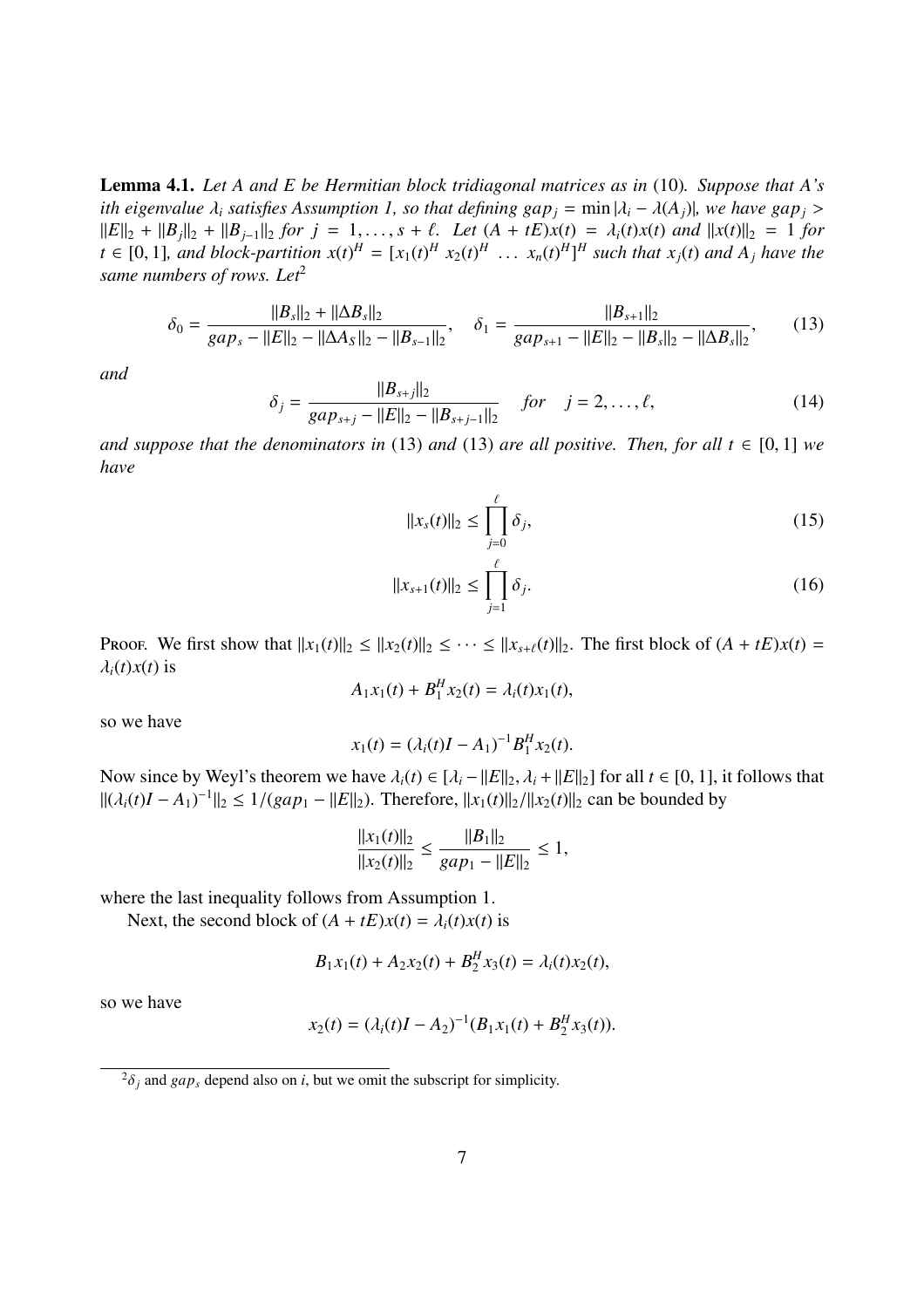Using 
$$
||(\lambda_i(t)I - A_2)^{-1}||_2 \le 1/(gap_2 - ||E||_2)
$$
 we get  
\n
$$
||x_2(t)||_2 \le \frac{||B_1||_2||x_1(t)||_2 + ||B_2||_2||x_3(t)||_2}{gap_2 - ||E||_2}
$$
\n
$$
\le \frac{||B_1||_2||x_2(t)||_2 + ||B_2||_2||x_3(t)||_2}{gap_2 - ||E||_2}, \quad (\because ||x_1(t)||_2 \le ||x_2(t)||_2)
$$

and so

$$
\frac{||x_2(t)||_2}{||x_3(t)||_2} \le \frac{||B_2||_2}{gap_2 - ||E||_2 - ||B_1||_2}.
$$

By Assumption 1 this is no larger than 1, so  $||x_2(t)||_2 \le ||x_3(t)||_2$ .

By the same argument we can prove  $||x_1(t)||_2 \le ||x_2(t)||_2 \le \cdots \le ||x_{s+\ell}(t)||_2$  for all  $t \in [0, 1]$ . Next consider the *s*th block of  $(A + tE)x(t) = \lambda_i(t)x(t)$ , which is

$$
B_{s-1}x_{s-1}(t) + (A_s + t\Delta A_s)x_s(t) + (B_s + t\Delta B_s)^H x_{s+1}(t) = \lambda_i(t)x_s(t),
$$

so we have

$$
x_{s}(t) = (\lambda_{i}(t)I - A_{s} - t\Delta A_{s})^{-1} \left(B_{s-1}x_{s-1}(t) + (B_{s} + t\Delta B_{s})^{H}x_{s+1}(t)\right).
$$

Using  $||(\lambda_i(t)I - A_s - t\Delta A_s)^{-1}||_2 \le 1/(gap_s - ||E||_2 - ||\Delta A_s||_2)$  and  $||x_{s-1}(t)||_2 \le ||x_s(t)||_2$  we get

$$
||x_{s}(t)||_{2} \leq \frac{||B_{s-1}||_{2}||x_{s}(t)||_{2} + ||B_{s} + t\Delta B_{s}||_{2}||x_{s+1}(t)||_{2}}{gap_{s} - ||E||_{2} - ||\Delta A_{s}||_{2}}.
$$

Hence we get  $\frac{\|x_s(t)\|_2}{\|x_s(t)\|_2}$  $||x_{s+1}(t)||_2$  $\leq$   $\frac{\|B_s\|_2 + \|\Delta B_s\|_2}{\|B_s\|_2 + \|\Delta B_s\|_2}$  $gap_s - ||E||_2 - ||\Delta A_s||_2 - ||B_{s-1}||_2$  $= \delta_0$  for all  $t \in [0, 1]$ . The  $(s + 1)$ th block of  $(A + tE)x(t) = \lambda_i(t)x(t)$  is

$$
(B_s + t\Delta B_s)x_s(t) + A_{s+1}x_{s+1}(t) + B_{s+1}^H x_{s+2}(t) = \lambda_i(t)x_{s+1}(t),
$$

so we get

$$
x_{s+1}(t) = (\lambda_i(t)I - A_{s+1})^{-1} ((B_s + t\Delta B_s)x_s(t) + B_{s+1}^H x_{s+2}(t)),
$$

and hence  $\frac{||x_{s+1}(t)||_2}{||x_{s+1}(t)||_2}$  $||x_{s+2}(t)||_2$  $\leq$   $\frac{||B_{s+1}||_2}{||E||_2}$  $gap_{s+1} - ||E||_2 - ||B_s||_2 - ||\Delta B_s||_2$  $= \delta_1$ . Similarly we can prove that

$$
\frac{||x_{s+j}(t)||_2}{||x_{s+j+1}(t)||_2} \le \delta_j \quad \text{for} \quad j = 1, \dots, \ell.
$$

Together with  $||x_{s+\ell+1}||_2 \le ||x||_2 = 1$  it follows that for all  $t \in [0, 1]$ ,

$$
||x_{s}(t)||_{2} \leq \prod_{j=0}^{\ell} \delta_{j} ||x_{s+\ell+1}(t)||_{2} \leq \prod_{j=0}^{\ell} \delta_{j},
$$
  

$$
||x_{s+1}(t)||_{2} \leq \prod_{j=1}^{\ell} \delta_{j} ||x_{s+\ell+1}(t)||_{2} \leq \prod_{j=1}^{\ell} \delta_{j}.
$$

 $\Box$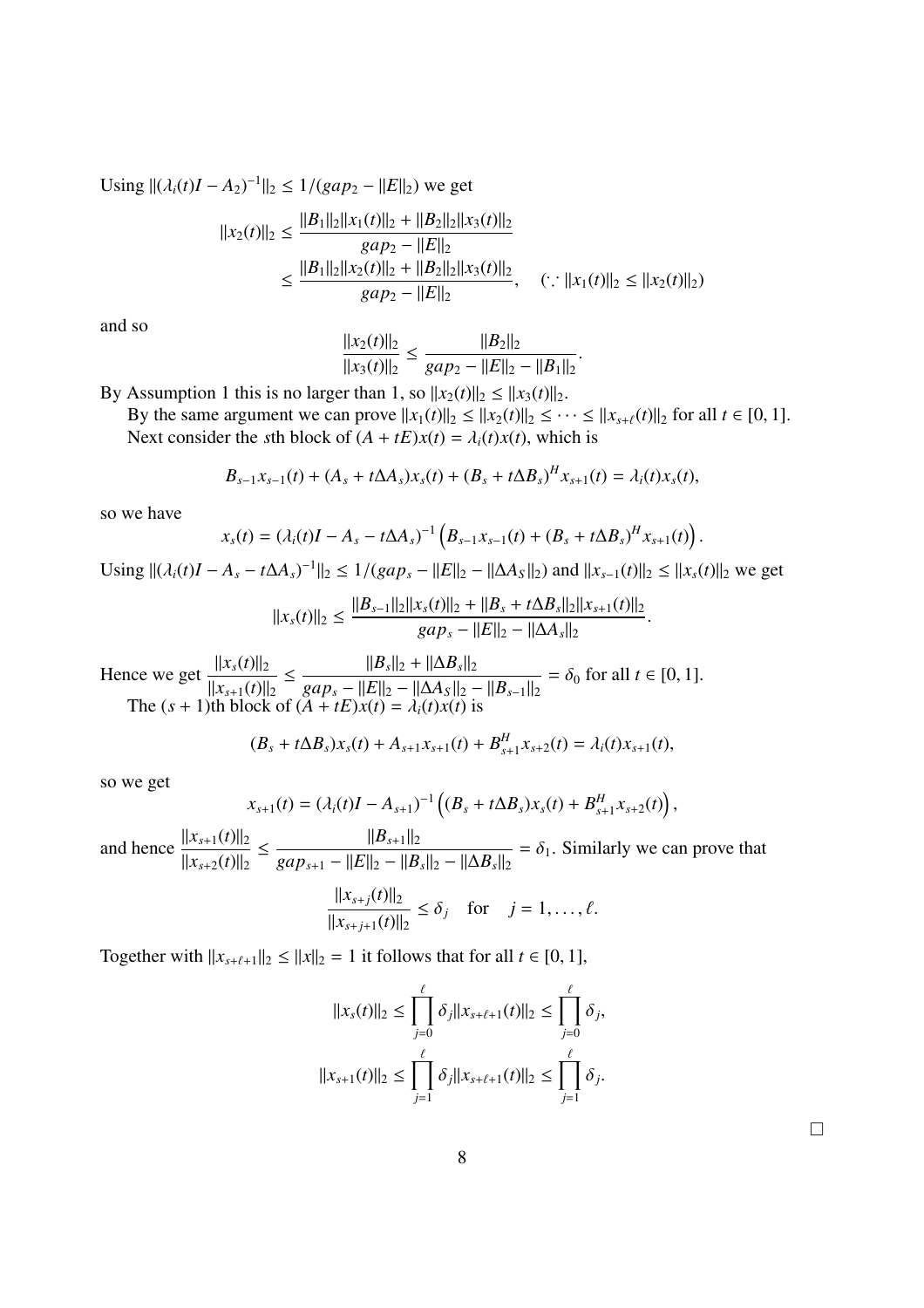We are now ready to present a perturbation bound for  $\lambda_i$ .

**Theorem 4.2.** Let  $\lambda_i$  and  $\widehat{\lambda_i}$  be the *i*th eigenvalue of A and  $A + E$  as in (10) respectively, and let  $\delta_i$ *be as in* (13)*. Suppose that* λ*<sup>i</sup> satisfies Assumption 1. Then*

$$
\left|\lambda_i - \widehat{\lambda}_i\right| \le ||\Delta A_s||_2 \left(\prod_{j=0}^{\ell} \delta_j\right)^2 + 2||\Delta B_s||_2 \delta_0 \left(\prod_{j=1}^{\ell} \delta_j\right)^2.
$$
 (17)

Proof. Using  $(3)$  we have

$$
|\lambda_i - \widehat{\lambda}_i| = \left| \int_0^1 x(t)^H E x(t) dt \right|
$$
  
\n
$$
\leq \left| \int_0^1 x_s(t)^H \Delta A_s x_s(t) dt \right| + 2 \left| \int_0^1 x_{s+1}(t)^H \Delta B_s x_s(t) dt \right|
$$
  
\n
$$
\leq ||\Delta A_s||_2 \left| \int_0^1 ||x_s(t)||_2^2 dt \right| + 2 ||\Delta B_s||_2 \left| \int_0^1 ||x_s(t)||_2 ||x_{s+1}(t)||_2 dt \right|.
$$

Substituting (15) and (16) we get

$$
\left|\lambda_{i} - \widehat{\lambda}_{i}\right| \leq ||\Delta A_{s}||_{2} \left|\left(\prod_{j=0}^{\ell} \delta_{j}\right)^{2} \int_{0}^{1} dt\right| + 2||\Delta B_{s}||_{2} \left|\prod_{j=0}^{\ell} \delta_{j} \prod_{j=1}^{\ell} \delta_{j} \int_{0}^{1} dt\right|
$$

$$
= ||\Delta A_{s}||_{2} \left(\prod_{j=0}^{\ell} \delta_{j}\right)^{2} + 2||\Delta B_{s}||_{2} \delta_{0} \left(\prod_{j=1}^{\ell} \delta_{j}\right)^{2}.
$$

Remark 2. Two remarks on Theorem 4.2 are in order.

- Since the bound in (17) is proportional to the product of  $\delta_j^2$ , the bound can be negligibly small if  $\ell$  is large and each  $\delta_j$  is sufficiently smaller than 1 (say 0.5). Hence Theorem 4.2 shows that  $\lambda_i$  is insensitive to perturbation in far-away blocks, if its separation from the spectrum of the diagonal blocks nearby the perturbed ones is large compared with the off-diagonal blocks. We illustrate this below by an example in section 5.1.
- When the bound (13) is smaller than the Weyl bound  $||E||_2$ , we can obtain sharper bounds by using the results recursively, that is, the new bound (17) can be used to redefine  $\delta_j :=$  $||B_{s+j}||_2$  $\frac{\|B_{s+j}\|_2}{gap_{s+j}-\Delta-\|B_{s+j-1}\|_2}$ , where  $\Delta$  is the right-hand side of (17). The new  $\delta_j$  is smaller than the one in (13), and this in turn yields a refined bound (17) computed from the new  $\delta_j$ .

Above we showed how a small eigenvector component implies a small eigenvalue bound. We note that Jiang [11] discusses the relation between the convergence of Ritz values obtained in the Lanczos process and eigenvector components of tridiagonal matrices. In patricular, [11]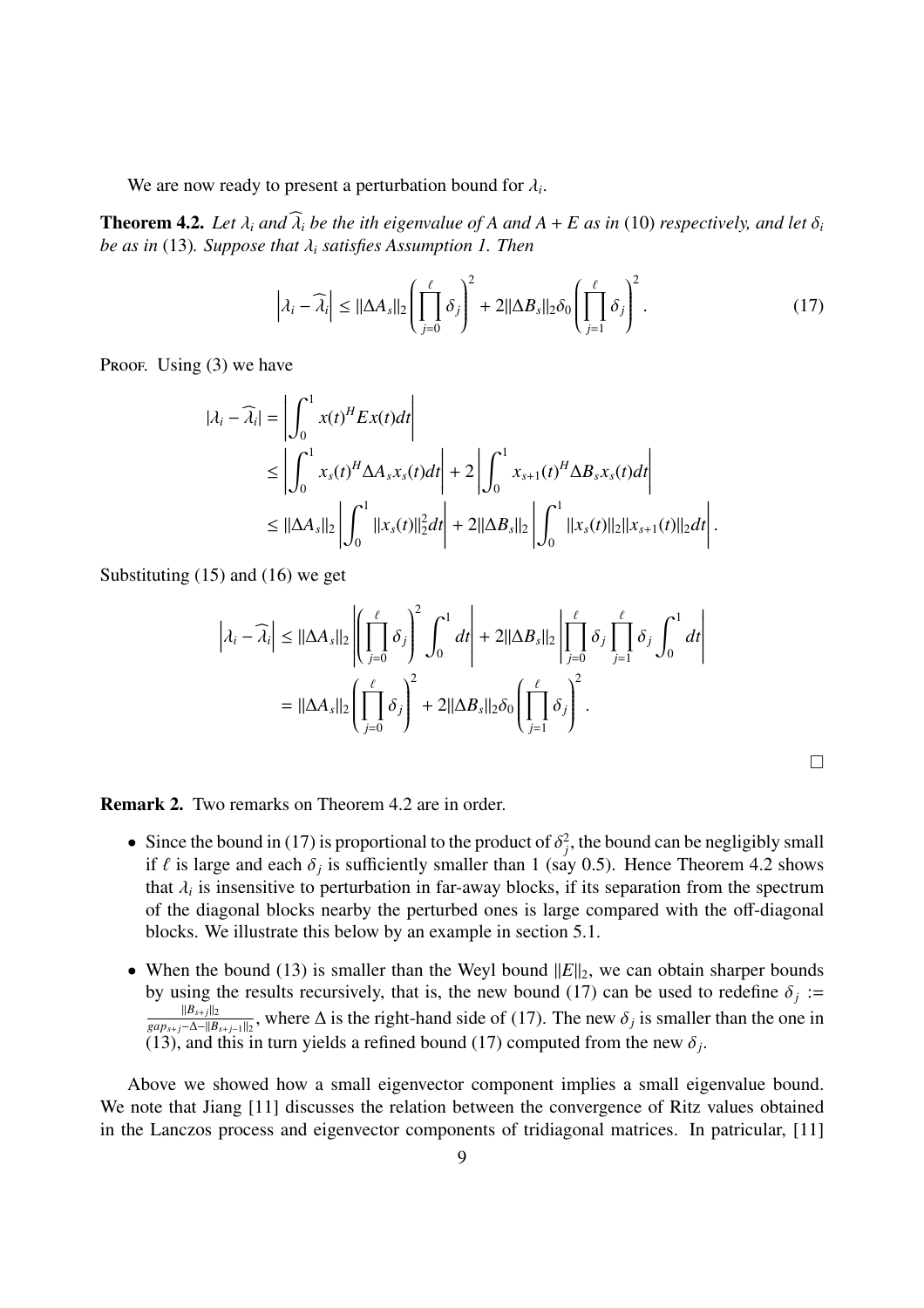argues that a Ritz value must be close to an exact eigenvalue if the corresponding eigenvector of the tridiagonal submatrix has a small bottom element. We argue that Lemma 4.1 can be used to extend this to the block Lanczos method (e.g., [1, Ch. 4.6]). Assuming for simplicity that deflation does not occur, after *j* steps of block Lanczos with block size *p* we have  $AV = VT + [0 \widehat{V}R]$  where  $V \in \mathbb{C}^{n \times jp}$  and  $\widehat{V} \in \mathbb{C}^{n \times p}$  have orthonormal columns and  $V^H \widehat{V} = 0$ .  $T \in \mathbb{C}^{j p \times j p}$  is a symmetric banded matrix with bandwidth  $2p + 1$ , and  $R \in \mathbb{C}^{p \times p}$ . Then we see that letting  $U = [V \overrightarrow{V} V_2]$  be a square unitary matrix, we have

$$
U^{H}AU = \begin{bmatrix} T_{11} & \cdots & & & \\ \ddots & \ddots & & T_{j,j-1}^{H} & \\ & T_{j,j-1} & T_{jj} & R^{H} \\ & & R & A_{2} \end{bmatrix}.
$$

Note that the top-left *jp* $\times$  *jp* submatrix is equal to *T*. Now, if an eigenvalue  $\lambda$  of *T* does not belong to the last  $s > 0$  blocks of *T* (which is more likely to happen if  $\lambda$  is an extremal eigenvalue), then by Lemma 4.1 we can show that the bottom block  $x_p$  of the eigenvector *x* corresponding to  $\lambda$  is small. Since the Ritz value  $\lambda$  has residual  $||Ay - \lambda y||_2 \le ||x_p||_2||R||_2$  where  $y = Ux$ , this in turn implies that the there must exist an exact eigenvalue of  $U^H A U$  lying within distance of  $||R||_2||x_p||_2$ from the Ritz value  $\lambda$ .

#### 5. Two case studies

Here we present two examples to demonstrate the sharpness of our approach. Specifically, we

- 1. Explain why aggressive early deflation can deflate many eigenvalues as "converged" when applied to the symmetric tridiagonal QR algorithm.
- 2. Explain why Wilkinson matrices have many pairs of nearly equal eigenvalues.

In both cases *A* and *E* are symmetric tridiagonal, and we denote

$$
A + E = \begin{bmatrix} a_1 & b_1 & & & \\ b_1 & \ddots & \ddots & & \\ & \ddots & \ddots & b_{n-1} \\ & & b_{n-1} & a_n \end{bmatrix},
$$
 (18)

where *E* is zero except for a few off-diagonal elements, as specified below. We assume without loss of generality that  $b_j \ge 0$  for all *j*. Note that when  $b_j$  are all nonzero the eigenvalues are known to be always simple [19], so the treatment of multiple eigenvalues becomes unnecessary.

In both case studies, we will bound the effect on an eigenvalue  $\lambda_i$  of setting some  $b_j$  to 0. We note that Jiang [11] made the observation that setting  $b_j$  to 0 perturbs an eigenvalue extremely insensitively if its eigenvector corresponding to the *j*th element is negligibly small. However [11] does not explain when or why the eigenvector element tends to be negligible. Our approach throughout has been to show that for eigenvalues that are well-separated from the spectrum of the blocks nearby the perturbed blocks, the corresponding eigenvector elements can be bounded without computing them.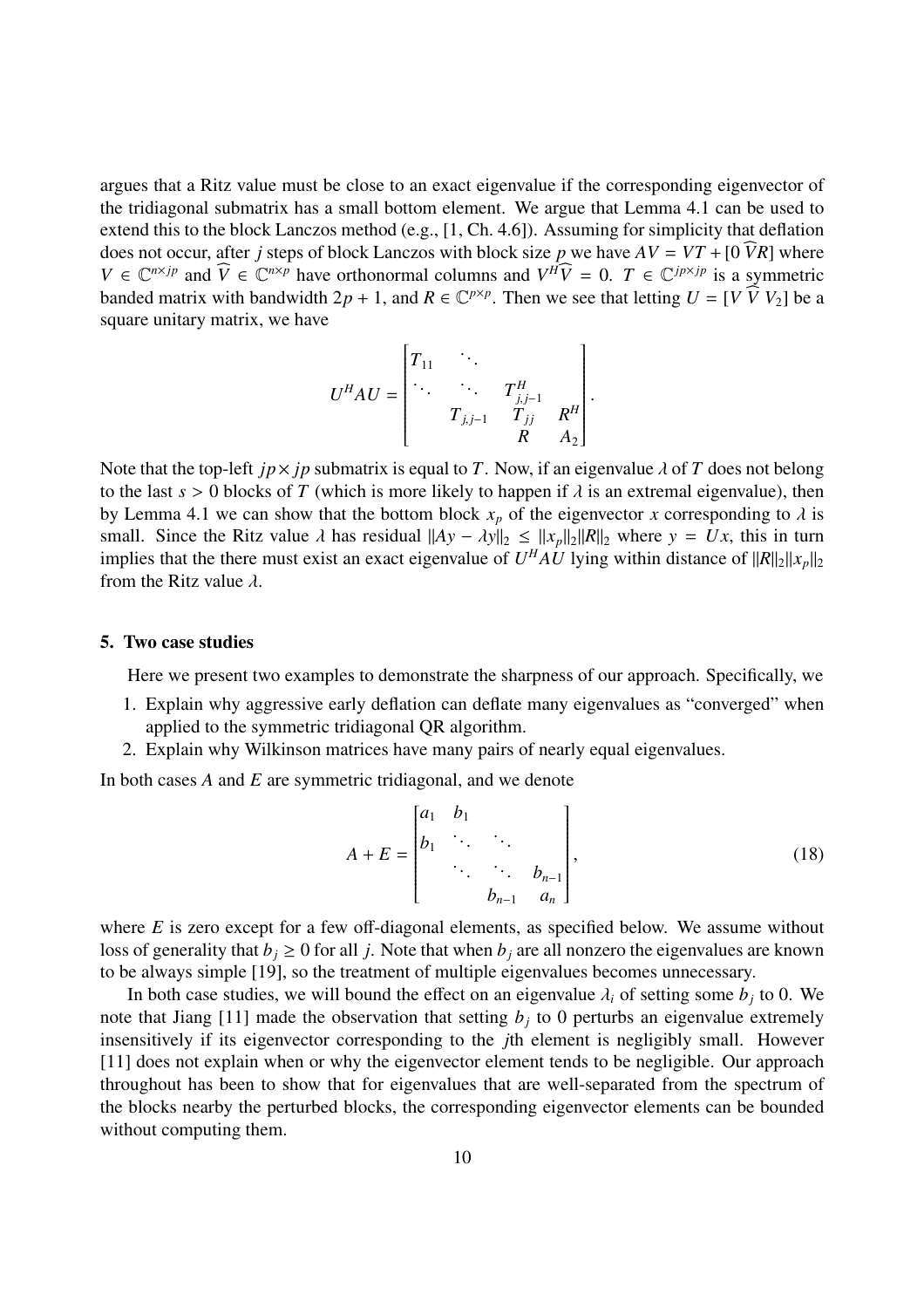#### *5.1. Aggressive early deflation applied to symmetric tridiagonal QR*

The aggressive early deflation strategy, introduced in [4] for the nonsymmetric Hessenberg QR algorithm, is known to greatly speed up the algorithm for computing the eigenvalues of a nonsymmetric matrix by deflating converged eigenvalues long before a conventional deflation strategy does. Here we consider the simpler symmetric tridiagonal case.

We note that for symmetric tridiagonal eigenvalue problems a number of well-known algorithms exist. While the divide-and-conquer algorithm [9] is preferable when both eigenvalues and eigenvectors are required, the symmetric tridiagonal QR algorithm remains one of the methods of choice when only the eigenvalues are desired [7, p. 211]. Aggressive early deflation is of practical interest because it can further speed up the symmetric tridiagonal QR algorithm.

The following is a brief description of aggressive early deflation applied to the symmetric tridiagonal QR algorithm. Let  $A + E$  as in (18) be a matrix obtained in the course of the algorithm. Here we let  $A = \begin{bmatrix} A_1 & 0 \\ 0 & 1 \end{bmatrix}$  $\begin{bmatrix} 1 & 0 \\ 0 & A_2 \end{bmatrix}$ , where  $A_1$  is  $s \times s$  for an integer parameter *s*. *E* has only one offdiagonal  $b_s$ . Let  $A_2 = V D \overline{V^T}$  be an eigendecomposition, where the diagonals of *D* are arranged in decreasing order of magnitude. Then, we have

$$
\begin{bmatrix} I & V \end{bmatrix}^T (A + E) \begin{bmatrix} I & V \end{bmatrix} = \begin{bmatrix} A_1 & t^T \\ t & D \end{bmatrix}, \tag{19}
$$

where the vector *t* is given by  $t = b_s V(1,:)$  where  $V(1,:)$  denotes the first row of *V*. It often happens in practice that many elements of *t* are negligibly small, in which case aggressive early deflation regards *D*'s corresponding eigenvalues as converged and deflate them. This is the case even when none of the off-diagonals of *A* is particularly small.

This must mean that many eigenvalues of the two matrices  $A$  and  $A + E$ , particularly the ones that belong to the bottom-right block, must be nearly equal, or equivalently that the perturbation of the eigenvalues by the *s*th off-diagonal *b<sup>s</sup>* is negligible. Here we give an explanation to this under an assumption that is typically valid for a tridiagonal matrix appearing in the course of the QR algorithm.

It is well-known that under mild assumptions the tridiagonal QR algorithm converges, in that the diagonals converge to the eigenvalues in descending order of magnitude, and the off-diagonal elements converge to zero [23]. In light of this, we can reasonably expect the diagonals  $a_j$  to be roughly ordered in descending order of their magnitudes, and that the off-diagonals *b<sup>j</sup>* are small. Hence for a target (small) eigenvalue  $\lambda_i \in \lambda(A_2)$ , we suppose that Assumption 1 is satisfied, or that there exists an integer  $\ell > 0$  such that  $|a_j - \lambda_i| > b_{j-1} + b_j + b_s$  for  $j = 1, ..., s + \ell$ .

Under these assumptions, to bound  $\left|\lambda_i - \widehat{\lambda}_i\right|$  we can use Theorem 4.2 in which we let all block sizes be 1-by-1. Since  $\Delta A_S = 0$ , we have  $\delta_0 = \frac{b_s}{\sqrt{2a_0-b_0}}$  $\frac{b_s}{gap_s - b_s - b_{s-1}}$ ,  $\delta_1 = \frac{b_{s+1}}{gap_{s+1}}$  $\frac{b_{s+1}}{gap_{s+1}-2b_s}$   $\delta_j = \frac{b_{s+j}}{gap_{s+j}-b_s}$  $\frac{b_{s+j}}{gap_{s+j}-b_s-b_{s+j-1}}$  for  $j \ge 2$ , and so using  $gap_j = |a_j - \lambda_i|$  we get

$$
\left|\lambda_{i}-\widehat{\lambda}_{i}\right| \leq 2b_{s} \frac{b_{s}}{|a_{s}-\lambda_{i}| - b_{s}-b_{s-1}} \left(\frac{b_{s+1}}{gap_{s+1}-2b_{s}} \prod_{j=2}^{\ell} \frac{b_{s+j}}{|a_{s+j}-\lambda_{i}| - b_{s}-b_{s+j-1}}\right)^{2}.
$$
 (20)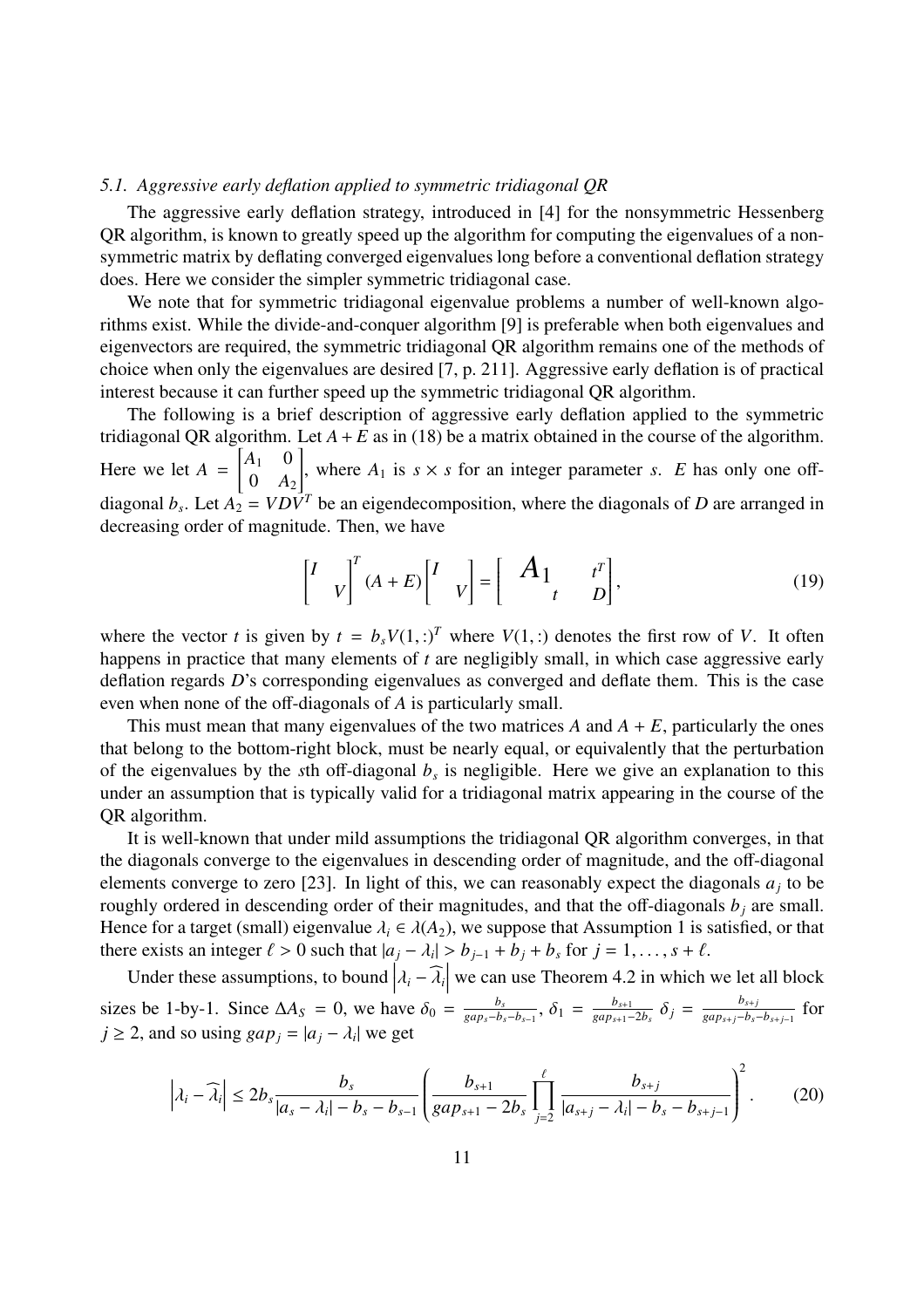*Simple example.* To illustrate the result, let  $A + E$  be the 1000-by-1000 tridiagonal matrix as in (12), where here we let *E* be zero except for the 900th off-diagonals, which are 1 (i.e.,  $s = 900$ ). Note that none of the off-diagonals is negligibly small. We focus on  $\lambda_i$  (the *i*th smallest eigenvalue of *A*) for  $i = 1, ..., 9$ , which are smaller than 10. For such  $\lambda_i$  we have  $\ell = 87$  (since  $\lambda_i \notin$  $[a_j - \eta_j, a_j + \eta_j] = [998 - j, 1004 - j]$  for  $j \le 987$ ; recall (11)), and so (20) gives a bound

$$
\left| \lambda_{i} - \widehat{\lambda}_{i} \right| \leq 2b_{s} \frac{b_{s}}{|a_{s} - \lambda_{i}| - b_{s} - b_{s-1}} \left( \frac{b_{s+1}}{gap_{s+1} - 2b_{s}} \prod_{j=2}^{\ell} \frac{b_{s+j}}{|a_{s+j} - \lambda_{i}| - b_{s} - b_{s+j-1}} \right)^{2}
$$
  

$$
= 2 \frac{1}{|100 - \lambda_{i}| - 2} \left( \frac{1}{|100 - 1 - \lambda_{i}| - 2} \prod_{j=2}^{87} \frac{1}{|100 - j - \lambda_{i}| - 2} \right)^{2}
$$
  

$$
< 2 \frac{1}{|100 - 10| - 2} \left( \frac{1}{|100 - 1 - 10| - 2} \prod_{j=1}^{87} \frac{1}{|100 - j - 10| - 2} \right)^{2}
$$
  

$$
< 5.2 \times 10^{-267} \tag{21}
$$

for  $i = 1, \ldots, 9$ . This shows that all the eigenvalues of  $A_2$  that are smaller than 10 can be hardly perturbed by setting the off-diagonal *b<sup>s</sup>* to 0.

The same argument as above applied to  $i = 1, \ldots, 80$  shows that more than 80 eigenvalues of *A*<sup>2</sup> match 80 eigenvalues of *A* to within accuracy 10<sup>−</sup><sup>16</sup>. The general conclusion is that if the diagonal elements of *A* are roughly graded and the off-diagonals are not too large (compared with the difference between the diagonal elements), then we can show by Theorem 4.2 that the smallest eigenvalues of *A* are determined accurately by a much smaller lower-right submatrix of *A*.

We note that [12] shows for the non-symmetric Hessenberg QR algorithm that the process of aggressive early deflation can be regarded as extracting converged Ritz vectors by the Krylov-Schur algorithm. Although we treat only the the symmetric tridiagonal case, the advantage of our analysis above is that it gives computable bounds for the accuracy of  $\widehat{\lambda}_i$ .

#### *5.2. Eigenvalues of Wilkinson's matrix*

Wilkinson's matrix [24] appears both in applications and for theoretical purposes, whose famous  $2n + 1 = 21$  case is

*W*<sup>+</sup> <sup>21</sup> = 10 1 1 9 . . . . . . . . . 1 1 1 1 1 0 1 1 1 . . . . . . . . . . . . . . . 9 1 1 10 . (22)

Such matrices are known to have many pairs of extremely close eigenvalues. For example, the two largest eigenvalues of  $W_{21}^+$  agree up to about  $7 \times 10^{-14}$ . In general, it is observed that for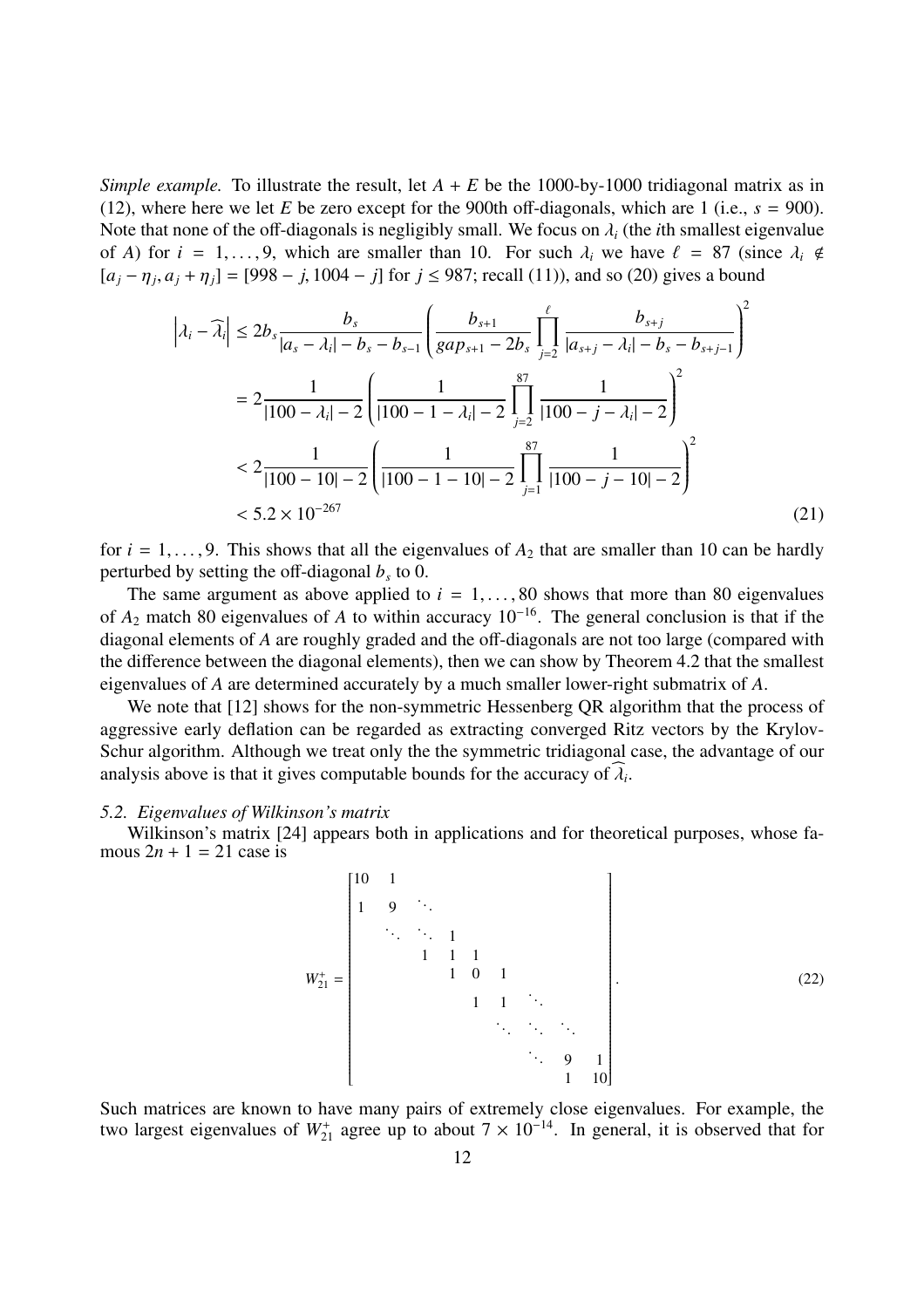sufficiently large *n* the largest eigenvalues of  $W_{2n+1}^+$  always have an extremely close pair, while smaller eigenvalues have a pair that is not as close. Wilkinson [24, p.308] notes that in general the two largest eigenvalues of the matrix  $W_{2n+1}^+$  agree up to roughly  $(n!)^{-2}$ , but does not explain this in detail. We shall give an explanation using the framework we described in this paper. Define  $(2n + 1)$ -by- $(2n + 1)$  matrices A and E such that  $A + E = W_{2n+1}^+$  by

*A* = *n* 1 1 *n* − 1 . . . . . . . . . 1 1 1 0 0 0 0 0 1 1 1 . . . . . . . . . *n* − 1 1 1 *n* , *E* = . . . . . . . . . . . . . . . 1 1 0 1 1 . . . . . . . . . . . . . . . . (23)

Note that *A* has *n* pairs of multiple eigenvalues of multiplicity 2, and a simple eigenvalue 0. Hence to prove that large eigenvalues of  $A + E = W_{2n+1}^+$  (those close to *n*) must have a very close pair, it suffices to show that large eigenvalues of *A* are extremely insensitive to the perturbation *E*.

#### *5.2.1. Bounding*  $\left| \widehat{\lambda}_i - \lambda_i \right|$  $\begin{array}{c} \begin{array}{c} \begin{array}{c} \end{array} \\ \begin{array}{c} \end{array} \end{array} \end{array}$

Unfortunately, the setting (23) does not satisfy Assumption 1 that is required in Theorem 4.2, because any large eigenvalue of *A* belongs to some of the top and bottom blocks, which here are simply the diagonal elements. For example, the two largest eigenvalues of *A* belong to the top and bottom blocks.

Here we show that by a slight modification of the derivation of Theorem 4.2 we can still get sharp bounds for  $|\lambda_i - \widehat{\lambda_i}|$  for large *i*.

Below we suppose  $n > 4$ . First we consider the two largest eigenvalues of *A*, either of which we denote by  $\lambda_i$  (i.e., *i* can be either  $2n$  or  $2n + 1$ ). As before, define  $x(t) = [x_1(t) \dots x_{2n+1}(t)]^H$ such that  $(A + tE)x(t) = \lambda_i(t)x(t)$ .

First, the  $(n + 1)$ th row of  $(A + tE)x(t) = \lambda_i(t)x(t)$  is

$$
\lambda_i(t)x_{n+1}(t) = t(x_n(t) + x_{n+2}(t)),
$$

hence

$$
|x_{n+1}(t)| \le \frac{2t \max(|x_n(t)|, |x_{n+2}(t)|)}{|\lambda_i(t)|}, \quad t \in [0, 1].
$$
 (24)

We separately consider the two cases  $|x_n(t)| \ge |x_{n+2}(t)|$  and  $|x_n(t)| < |x_{n+2}(t)|$ , and show that in both cases a tight bound can be obtained for  $|\lambda_i(A + E) - \lambda_i(A)|$ .

Suppose  $|x_n(t)| \ge |x_{n+2}(t)|$ . Then we also have  $|x_n(t)| \ge |x_{n+1}(t)|$  in view of (24). From the *n*th row of  $(A + tE)x(t) = \lambda_i(t)x(t)$  we similarly get

$$
|x_n(t)| \le \frac{|x_{n-1}(t)| + |x_{n+1}(t)|}{|\lambda_i(t) - 1|}, \quad t \in [0, 1].
$$
 (25)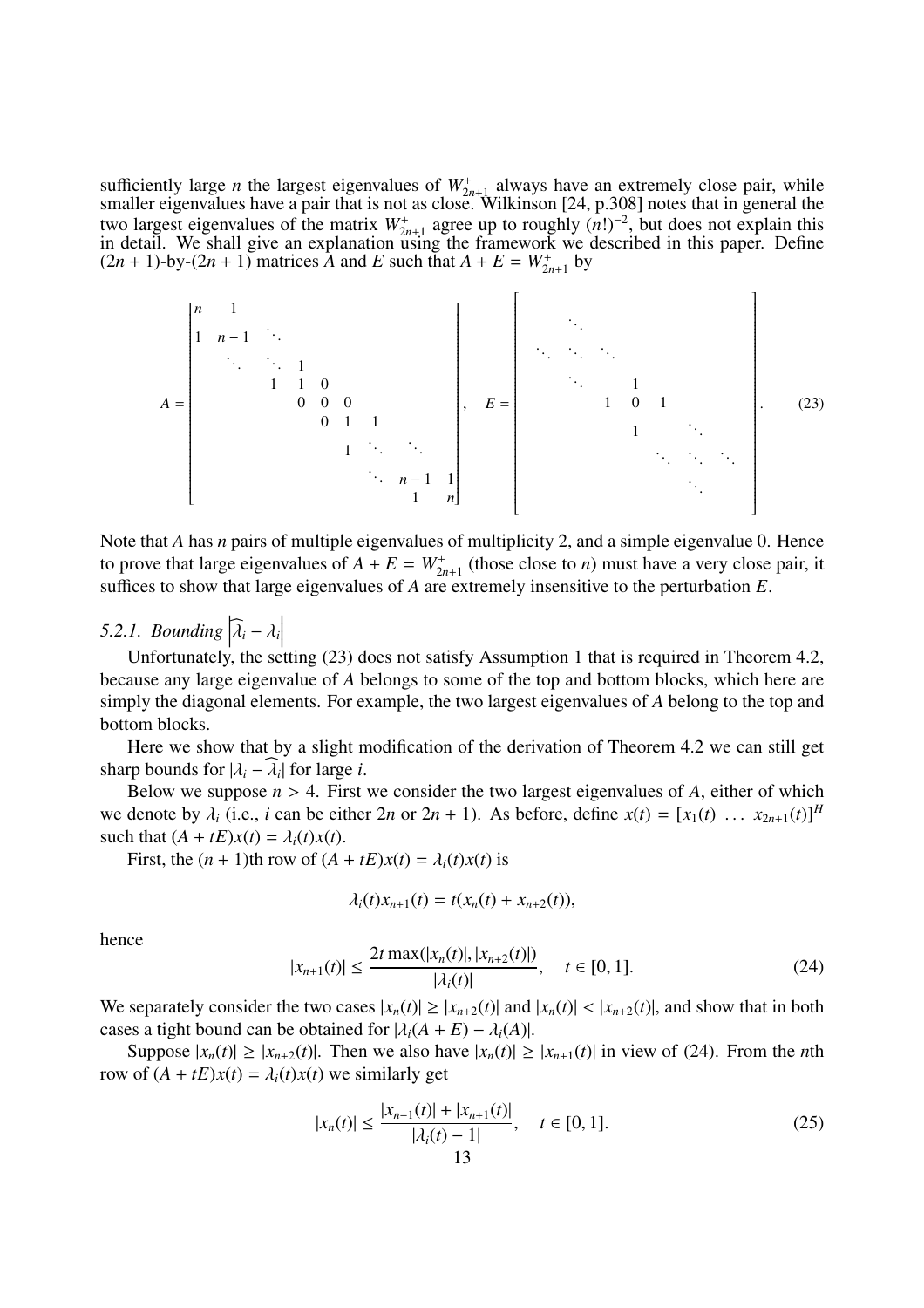Now since  $n < \lambda_i(t) < n+1$  for all  $t \in [0, 1]^3$  we must have  $|x_{n-1}(t)| \ge |x_n(t)| \ge |x_{n+1}(t)|$ . Substituting this into (25) yields  $|x_n(t)| \leq \frac{|x_{n-1}(t)|}{|x_n(t)|}$  $|\lambda_i(t) - 1| - 1$ . Therefore we have

$$
|x_n(t)| \le \frac{|x_{n-1}(t)|}{n-2}
$$
 for  $t \in [0, 1]$ .

By a similar argument we find for all  $t \in [0, 1]$  that

$$
|x_{n-j}(t)| \le \frac{|x_{n-j-1}(t)|}{n-j-2} \quad \text{for} \quad j=0,\ldots,n-3. \tag{26}
$$

Hence together with (24) we get

$$
|x_{n+1}(t)| \le \frac{2t}{n-1} |x_2(t)| \prod_{j=0}^{n-3} \frac{1}{n-j-2} \le \frac{2t}{n-1} \prod_{j=0}^{n-3} \frac{1}{n-j-2},
$$
 (27)

$$
|x_n(t)| \le \prod_{j=0}^{n-3} \frac{1}{n-j-2}.\tag{28}
$$

We now plug these into (4) to get

$$
|\lambda_i(A+E) - \lambda_i(A)| \le \left| \int_0^1 x(t)^H E x(t) dt \right|
$$
  
\n
$$
\le \int_0^1 2(|x_n(t)| + |x_{n+2}(t)|) |x_{n+1}(t)| dt
$$
  
\n
$$
\le \frac{4}{n-1} \left( \prod_{j=0}^{n-3} \frac{1}{n-j-2} \right)^2 \int_0^1 t dt
$$
  
\n
$$
= \frac{2}{n-1} \left( \prod_{j=0}^{n-3} \frac{1}{n-j-2} \right)^2.
$$
 (29)

The case  $|x_n(t)| < |x_{n+2}(t)|$  can also be treated similarly, and we get the same result.

Finally, since (29) holds for both  $i = 2n$  and  $i = 2n + 1$ , we conclude that

$$
|\lambda_{2j}(W_{2n+1}^{+}) - \lambda_{2j+1}(W_{2n+1}^{+})| \le \frac{4}{n-1} \left( \prod_{j=0}^{n-3} \frac{1}{n-i-2} \right)^2.
$$
 (30)

We easily appreciate that the bound (30) roughly scales as  $1/(n-1)((n-2)!)^2$  as  $n \to \infty$ , which supports the claim in [24].

<sup>&</sup>lt;sup>3</sup>We can get  $n < \lambda(t) < n + 1$  by first following the same argument using  $n - ||E||_2 < \lambda(t) < n + 1$ , which follows from Weyl's and Gerschgorin's theorems.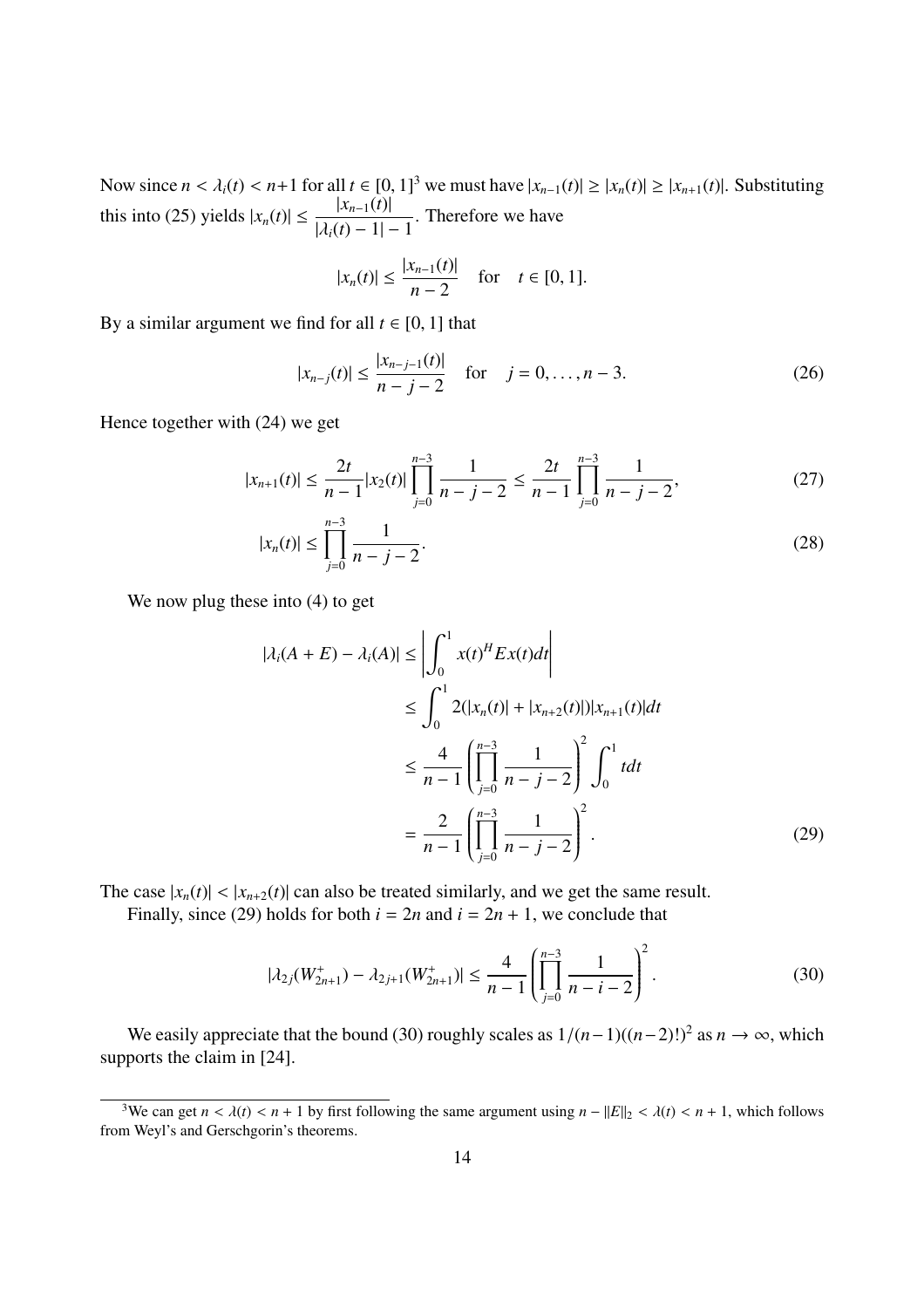We also note that by a similar argument we can prove for *j* ≥ 1 that the 2 *j*−1th and 2 *j*th largest eigenvalues of  $W^+_{2n+1}$  match to  $O((n-j)^{-1}((n-j-1)!)^{-2})$ , which is small for small *j*, but not as small for larger *j*. This is an accurate description of what is well known about the eigenvalues of Wilkinson matrices.

In [25] Ye investigates tridiagonal matrices with nearly multiple eigenvalues, motivated also by the Wilkinson matrix. We note that we can give another explanation for the nearly multiple eigenvalue by combining ours with Ye's. Specifically, we first consider the block partition  $W_{2n+1}^+ =$  $W_1$   $E^H$  $E$   $W_2$ ון<br>ד where  $W_1$  is  $(n + 1)$ -by- $(n + 1)$ , and *E* contains one off-diagonal of  $W_{2n+1}^+$ . We can use Theorem 4.2 to show that the largest eigenvalues of  $W_1$  and  $W_2$  are nearly the same; let the distance be  $\delta$ . Furthermore, we can use Lemma 4.1 to show the corresponding eigenvectors decay exponentially, so that the eigenvector component for  $W_1$  is of order  $1/n!$  at the bottom, and that for  $W_2$  is of order  $1/n!$  at the top. We can then use Theorem 2.1 of [25] to show that  $W_{2n+1}^+$  must have two eigenvalue within distance  $\delta + O(1/n!)$ . However, this bound is not as tight as the bound (30), being roughly its square root.

#### Appendix A. Multiple eigenvalues

In the text we assumed that all the eigenvalues of  $A + tE$  are simple for all  $t \in [0, 1]$ . Here we treat the case where multiple eigenvalues exist, and show that all the results we proved still hold exactly the same.

We note that [2, 3] indicate that multiple eigenvalues can be ignored when we take integrals such as (3), because  $A + tE$  can only have multiple eigenvalues on a set of *t* of measure zero, and hence (1) can be integrated on *t* such that  $A + tE$  has only simple eigenvalues. However when  $A, E$ are both allowed to be arbitrary Hermitian matrices<sup>4</sup> we cannot use this argument, which can be seen by a simple counterexample  $A = E = I$ , for which  $A + tE$  has a multiple eigenvalue for all  $0 \le t \le 1$ . Hence in a general setting we need a different approach.

#### *Appendix A.1. Multiple eigenvalue first order perturbation expansion*

First we review a known result on multiple eigenvalue first order perturbation expansion [22, 16, 13]. Suppose that a Hermitian matrix *A* has a multiple eigenvalue  $\lambda_0$  of multiplicity *r*. There exists a unitary matrix  $Q = [Q_1, Q_2]$ , where  $Q_1$  has *r* columns, such that

$$
Q^H A Q = \begin{bmatrix} \lambda_0 I_r & 0 \\ 0 & \Lambda \end{bmatrix},
$$
 (A.1)

where  $\Lambda$  is a diagonal matrix that contains eigenvalues not equal to  $\lambda_0$ . Then, the matrix  $A + \varepsilon E$ has eigenvalues  $\lambda_1, \lambda_2, \ldots, \lambda_r$  admitting the first order expansion

$$
\widehat{\lambda}_i = \lambda_0 + \mu_i (Q_1^H E Q_1) \varepsilon + o(\varepsilon), \quad \text{for} \quad i = 1, \dots, r,
$$
 (A.2)

where  $\mu_i(Q_1^H)$  ${}_{1}^{H}EQ_1$ ) denotes the *i*th eigenvalue of the *r*-by-*r* matrix  $Q_1^H$  ${}_{1}^{H}EQ$ <sub>1</sub>.

<sup>&</sup>lt;sup>4</sup>The argument in [3] assumes that  $\lambda$  is a simple eigenvalue at  $t = 0$ .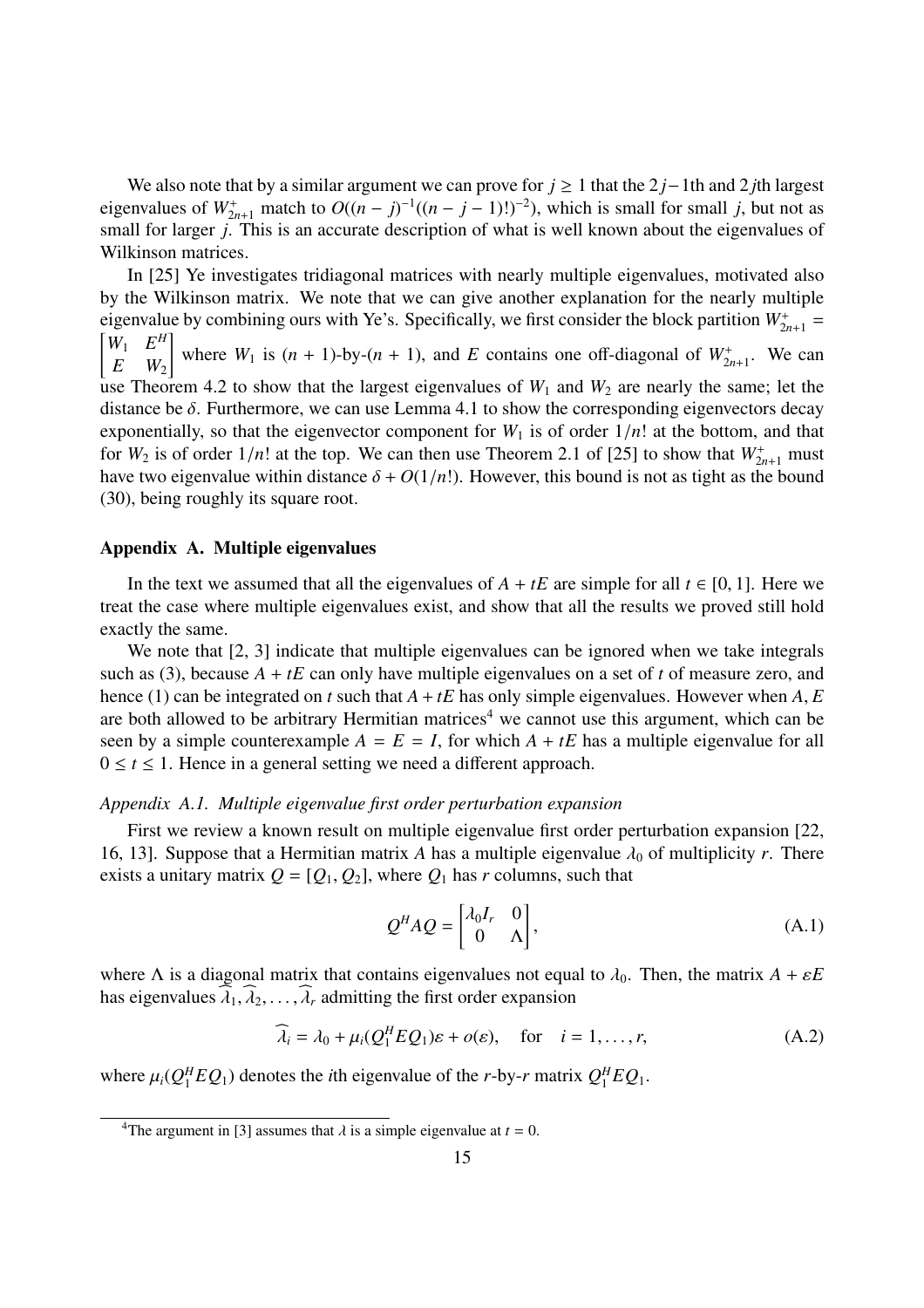Using (A.2), we obtain the partial derivative corresponding to (1) when  $A + tE$  has a multiple eigenvalue  $\lambda_i(t) = \lambda_{i+1}(t) = \cdots = \lambda_{i+r-1}(t)$  of multiplicity *r*, with corresponding invariant subspace  $Q_1(t)$ :

$$
\frac{\partial \lambda_{i+j-1}(t)}{\partial t} = \mu_j(Q_1(t)^H E Q_1(t)) \quad \text{for} \quad j = 1, \dots, r. \tag{A.3}
$$

Now, let  $Q_1(t)^H E Q_1(t) = U^H D U$  be the eigendecomposition in which the diagonals of *D* are arranged in descending order. Then  $D = UQ_1(t)EQ_1(t)U^H = \tilde{Q}_1(t)E\tilde{Q}_1(t)$ , where  $\tilde{Q}_1(t) = Q_1(t)U^H$ , so  $\mu_j(Q_1(t)^H E Q_1(t)) = q_j(t)^H E q_j(t)$ , where  $q_j(t)$  denotes the *j*th column of  $\tilde{Q}_1(t)$ . Therefore we can write

$$
\frac{\partial \lambda_{i+j-1}(t)}{\partial t} = q_j(t)^H E q_j(t) \quad \text{for} \quad j = 1, \dots, r. \tag{A.4}
$$

Now, since any vector of the form  $Q_1(t)v$  is an eigenvector corresponding to the eigenvalue  $\lambda_i(t)$ , so is  $q_i(t)$ . We conclude that we can always write the first order perturbation expansion of  $\lambda_i(t)$  in the form (1), in which when  $\lambda_i(t)$  is a multiple eigenvalue  $x(t)$  represents a particular eigenvector among the many possible choices.

Finally, since all our eigenvector bounds (such as (5), (15) and (16)) hold regardless of whether  $\lambda_i$  is a multiple eigenvalue or not, we conclude that all the bounds in the text hold exactly the same without the assumption that  $\lambda_i(t)$  is simple for all  $t \in [0, 1]$ .

#### *Appendix A.2. Note on the trailing term*

Here we refine the expansion (A.2) by showing that the trailing term is  $O(\varepsilon^2)$  instead of  $o(\varepsilon)$ . To show this, we recall (A.1) and see that

$$
Q^{H}(A + \varepsilon E)Q = \begin{bmatrix} \lambda_0 I_r + \varepsilon Q_1^H E Q_1 & \varepsilon Q_1^H E Q_2 \\ \varepsilon Q_2^H E^H Q_1 & \Lambda + \varepsilon Q_2^H E Q_2 \end{bmatrix}.
$$

For sufficiently small  $\varepsilon$  there is a positive *gap* in the spectrums of the matrices  $\lambda_0 I_r + \varepsilon Q_1^H$  ${}_{1}^{H}E_{11}Q_{1}$ and  $\Lambda + \varepsilon Q_2^H$  ${}_{2}^{H}E_{22}Q_2$ . Hence, using the quadratic eigenvalue perturbation bounds in [14] and the fact  $\| \varepsilon \mathcal{Q}_1^{\bar{H}}$ the fact  $||\varepsilon Q_1^H E Q_2||_2 \le ||\varepsilon E||_2$  we see that the *i*th eigenvalue of  $A + \varepsilon E$  and those of the matrix  $\lambda_0 I_r + \varepsilon Q_1^H$  ${}_{1}^{H}EQ$ <sub>1</sub> 0 0  $\Lambda + \varepsilon Q_2^H$  $E_2^H E Q_2$ י<br>י differ at most by  $2\|\varepsilon E\|_2^2$ 2 *gap* +  $\overline{\phantom{a}}$  $gap^2 + 4||\varepsilon E||_2^2$ 2 . This is of size  $O(\varepsilon^2)$ 

because  $gap > 0$ . Therefore we conclude that  $(A.2)$  can be replaced

$$
\widehat{\lambda}_i = \lambda_0 + \mu_i (Q_1^H E Q_1) \varepsilon + O(\varepsilon^2) \quad \text{for} \quad i = 1, 2, \dots, r. \tag{A.5}
$$

*Acknowledgment.* I am thankful to the referee for providing helpful suggestions, particularly for pointing out many connections with related work in the literature.

#### References

- [1] Z. Bai, J. Demmel, J. Dongarra, A. Ruhe, H. van der Vorst, Templates for the Solution of Algebraic Eigenvalue Problems: A Practical Guide, SIAM, Philadelphia, USA, 2000.
- [2] J. Barlow, J. Demmel, Computing accurate eigensystems of scaled diagonally dominant matrices, SIAM J. Numer. Anal. 27 (3) (1990) 762–791.